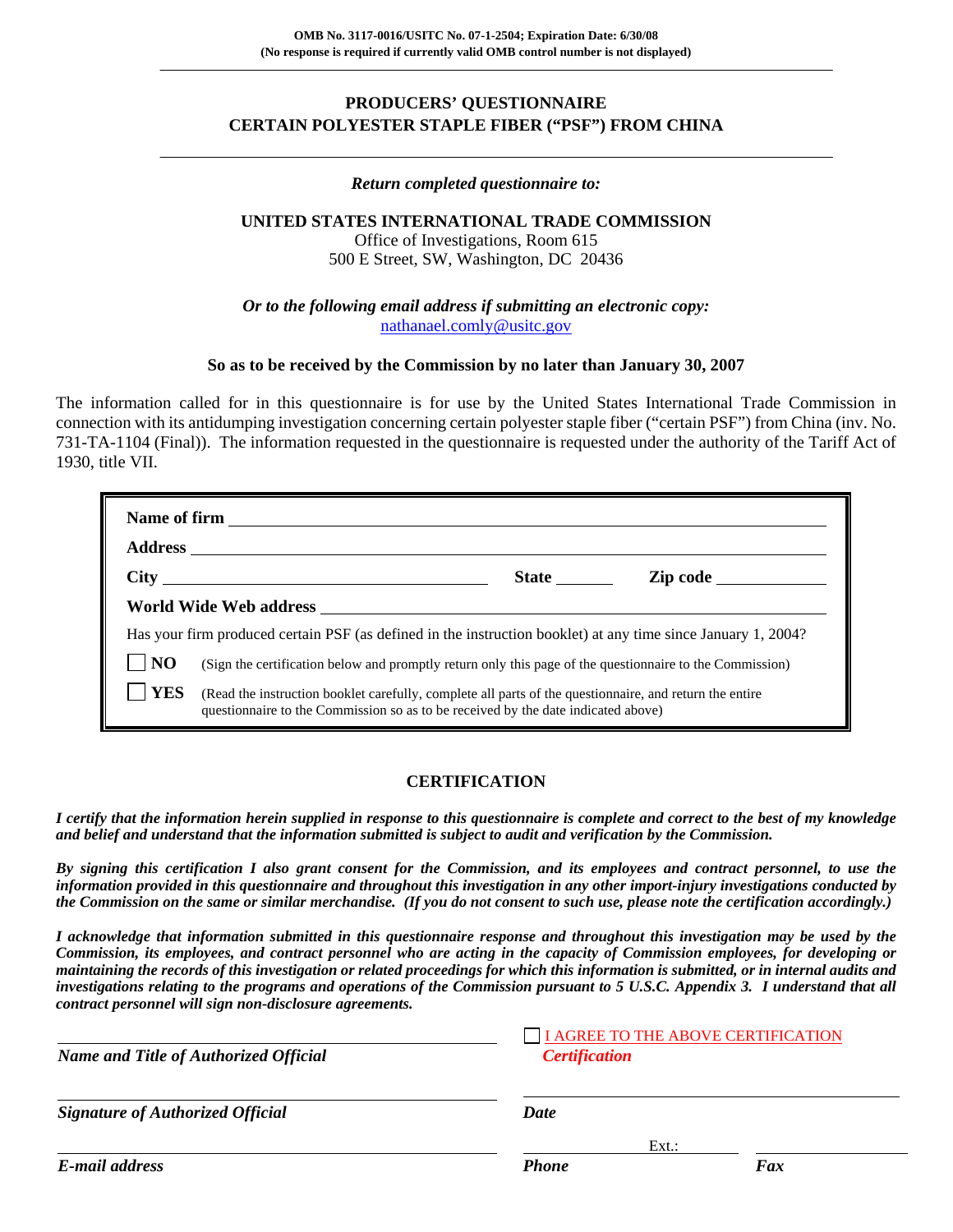### **PART I.--GENERAL QUESTIONS**

 $\overline{a}$ 

The questions in this questionnaire have been reviewed with market participants to ensure that issues of concern are adequately addressed and that data requests are sufficient, meaningful, and as limited as possible. Public reporting burden for this questionnaire is estimated to average 40 hours per response, including the time for reviewing instructions, searching existing data sources, gathering the data needed, and completing and reviewing the questionnaire. Send comments regarding the accuracy of this burden estimate or any other aspect of this collection of information, including suggestions for reducing the burden, to the Office of Investigations, U.S. International Trade Commission, 500 E Street, SW, Washington, DC 20436.

I-1a. Please report below the actual number of hours required and the cost to your firm of preparing the reply to this questionnaire and completing the form.

hours dollars

- I-1b. We are interested in any comments you may have for improving this questionnaire in general or the clarity of specific questions. Please attach such comments to your response or send them to the above address.
- I-2. Provide the name and address of establishment(s) covered by this questionnaire (see page 3 of the instruction booklet for reporting guidelines). If your firm is publicly traded, please specify the stock exchange and trading symbol.

 $\overline{a}$ I-3. Do you support or oppose the petition? Please explain.  $\Box$  Support  $\Box$  Oppose  $\Box$  Take no position l As indicated at the top of the page, your response to this question will be treated as business proprietary. However, if the Commission's final determination in the investigation is affirmative and an antidumpingduty order is issued, the Commission, pursuant to section 754 of the Tariff Act of 1930 (the Continued Dumping and Subsidy Offset Act of 2000, or "Byrd Amendment"), will provide a list of firms supporting the petition to the Bureau of Customs and Border Protection for possible distribution of any antidumping duties that may be collected. If you wish to waive business proprietary treatment of your response to this question in order to make your position with respect to the petition public and allow inclusion of your firm on that list, indicate "yes" below.  $\Box$  Yes  $\Box$  No, I do not wish my position on the petition to be made public. I acknowledge that a "No" answer may affect my ability to receive a distribution under this Act. I-4. Is your firm owned, in whole or in part, by any other firm? No Pes--List the following information. Firm name **Address** Address Extent of ownership  $\overline{a}$  $\overline{a}$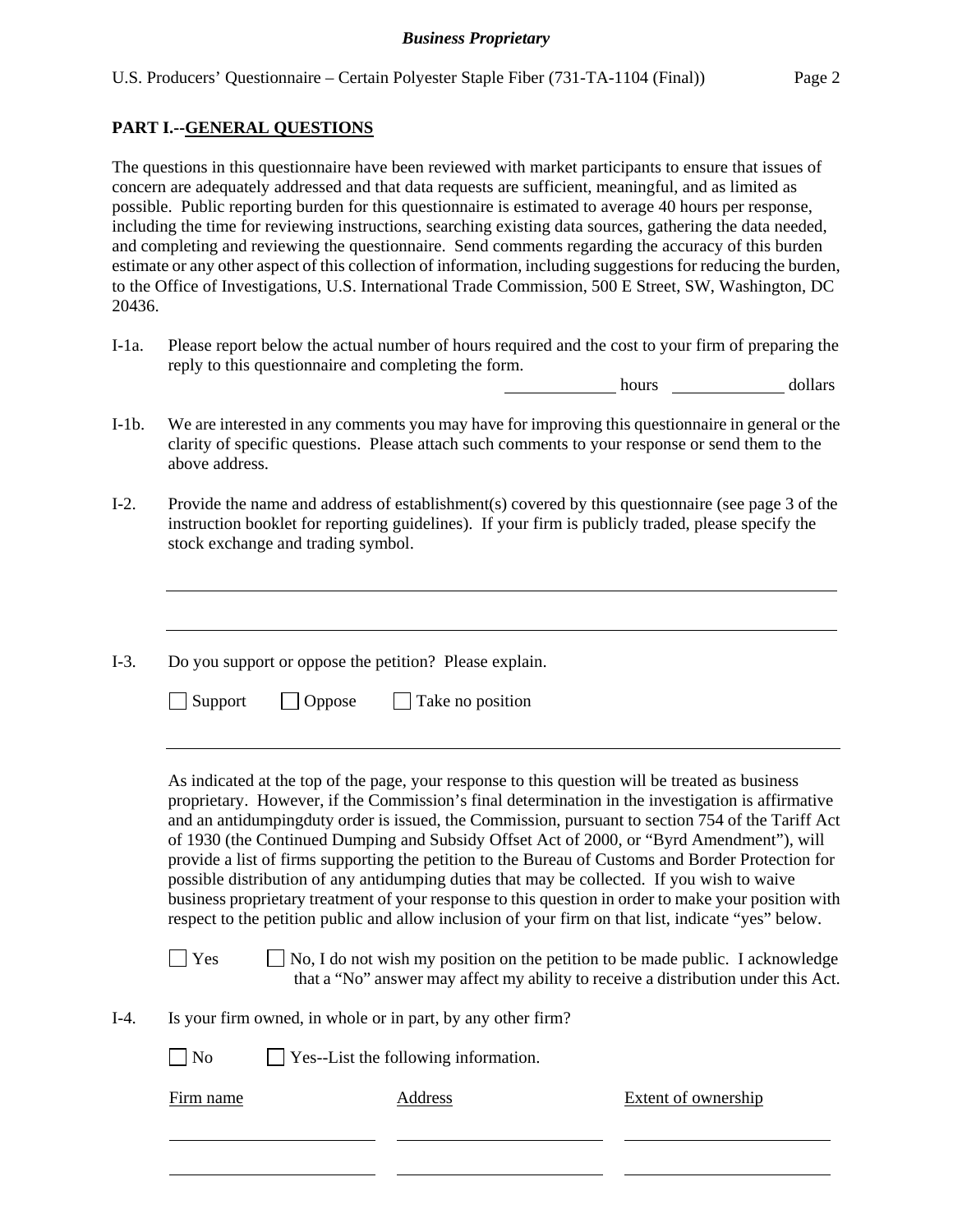# **PART I.--GENERAL QUESTIONS** *-- Continued*

I-5. Does your firm have any related firms, either domestic or foreign, which are engaged in importing certain PSF from China into the United States or which are engaged in exporting certain PSF from China to the United States?

| N <sub>o</sub>             | Yes--List the following information.                                                                                                                                                                                                                                           |             |
|----------------------------|--------------------------------------------------------------------------------------------------------------------------------------------------------------------------------------------------------------------------------------------------------------------------------|-------------|
| Firm name                  | <b>Address</b>                                                                                                                                                                                                                                                                 | Affiliation |
|                            |                                                                                                                                                                                                                                                                                |             |
|                            | Does your firm have any related firms, either domestic or foreign, which are engaged in importing<br>certain PSF from countries other than China into the United States or which are engaged in<br>exporting certain PSF from countries other than China to the United States? |             |
| N <sub>o</sub>             | Yes--List the following information.                                                                                                                                                                                                                                           |             |
| Firm name                  | Address                                                                                                                                                                                                                                                                        | Affiliation |
|                            |                                                                                                                                                                                                                                                                                |             |
|                            |                                                                                                                                                                                                                                                                                |             |
| production of certain PSF? | Does your firm have any related firms, either domestic or foreign, which are engaged in the                                                                                                                                                                                    |             |
| N <sub>o</sub>             | Yes--List the following information.                                                                                                                                                                                                                                           |             |
| Firm name                  | Address                                                                                                                                                                                                                                                                        | Affiliation |
|                            |                                                                                                                                                                                                                                                                                |             |
|                            |                                                                                                                                                                                                                                                                                |             |
|                            |                                                                                                                                                                                                                                                                                |             |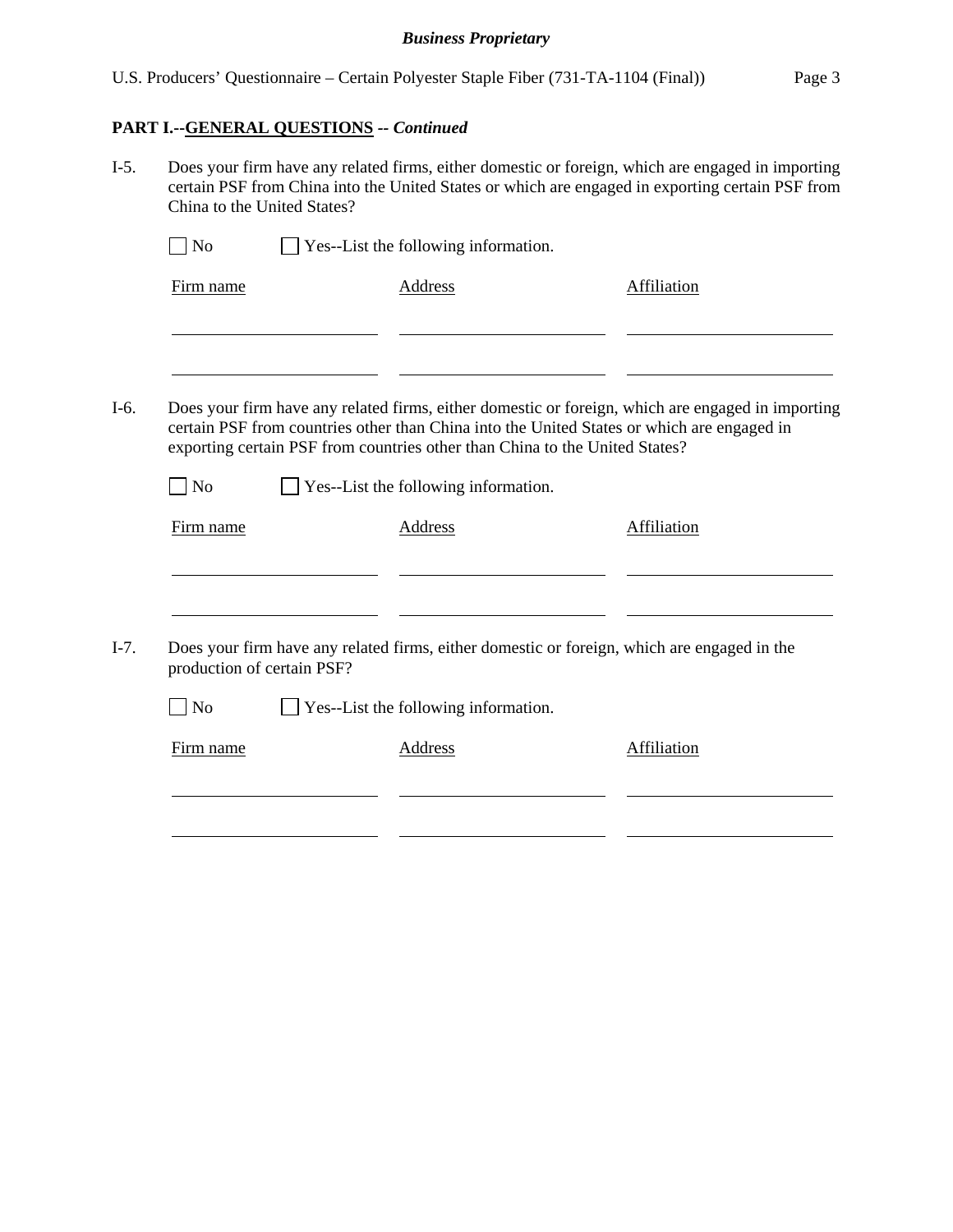U.S. Producers' Questionnaire – Certain Polyester Staple Fiber (731-TA-1104 (Final)) Page 4

## **PART II.--TRADE AND RELATED INFORMATION**

Further information on this part of the questionnaire can be obtained from Nathanael Comly, Investigator (202-205-3174; E-mail nathanael.comly@usitc.gov). **Supply all data requested in Part II on a calendar-year basis.**

II-1. Who should be contacted regarding the requested trade and related information?

|         | Company contact:                                                                                                                                                                                                                                                                                                                                                                              |                |  |                                                                               |
|---------|-----------------------------------------------------------------------------------------------------------------------------------------------------------------------------------------------------------------------------------------------------------------------------------------------------------------------------------------------------------------------------------------------|----------------|--|-------------------------------------------------------------------------------|
|         |                                                                                                                                                                                                                                                                                                                                                                                               | Name and title |  |                                                                               |
|         |                                                                                                                                                                                                                                                                                                                                                                                               | Ext.:          |  |                                                                               |
|         |                                                                                                                                                                                                                                                                                                                                                                                               | Phone No.      |  | E-mail address                                                                |
| $II-2.$ | Has your firm experienced any plant openings, relocations, expansions, acquisitions,<br>consolidations, closures, or prolonged shutdowns because of strikes or equipment failure;<br>curtailment of production because of shortages of materials; or any other change in the character of<br>your operations or organization relating to the production of certain PSF since January 1, 2004? |                |  |                                                                               |
|         | N <sub>o</sub>                                                                                                                                                                                                                                                                                                                                                                                |                |  | Yes--Supply details as to the time, nature, and significance of such changes. |
|         |                                                                                                                                                                                                                                                                                                                                                                                               |                |  |                                                                               |
|         |                                                                                                                                                                                                                                                                                                                                                                                               |                |  |                                                                               |
|         |                                                                                                                                                                                                                                                                                                                                                                                               |                |  |                                                                               |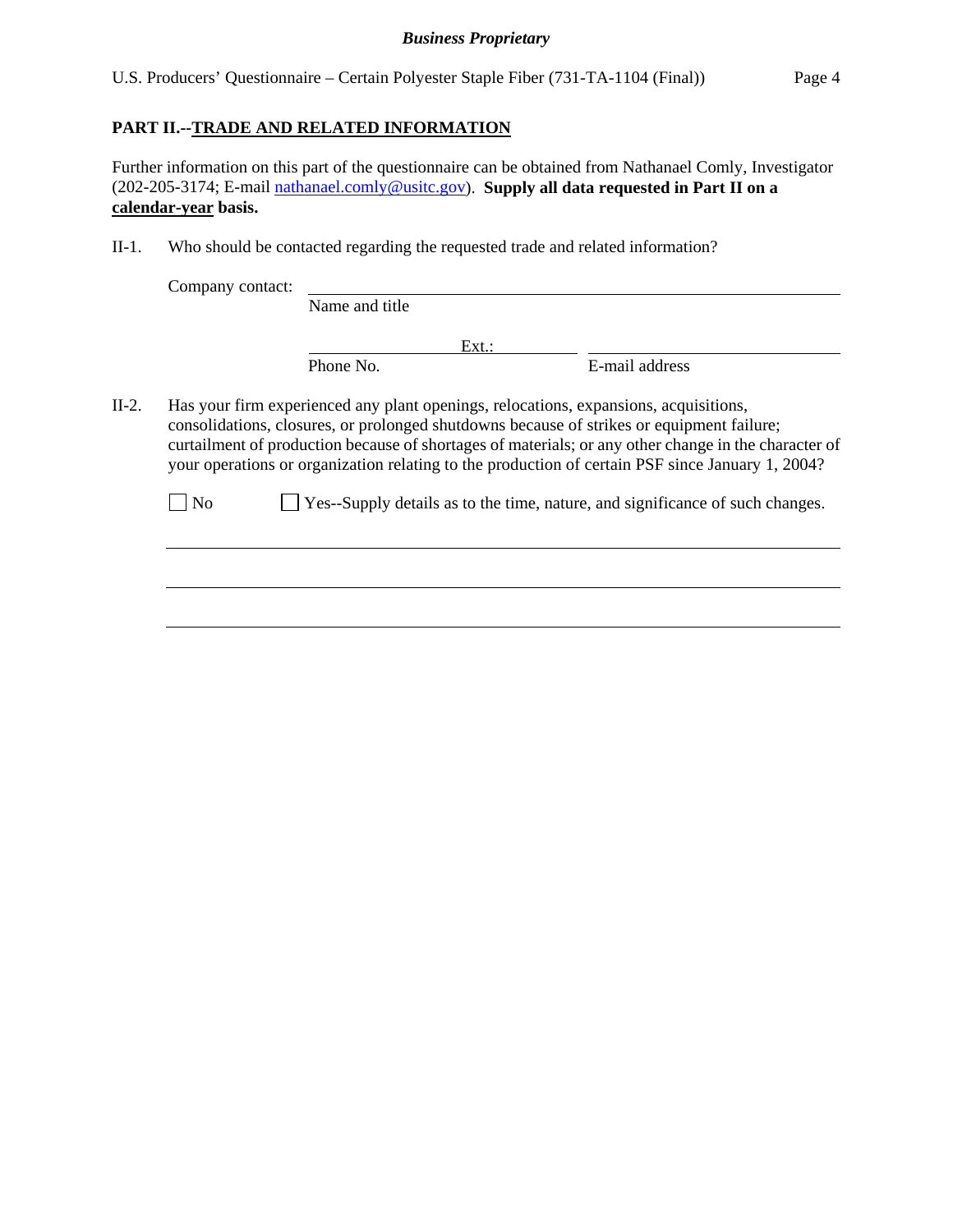### U.S. Producers' Questionnaire – Certain Polyester Staple Fiber (731-TA-1104 (Final)) Page 5

### **PART II.--TRADE AND RELATED INFORMATION***--Continued*

II-3. Does your firm produce other products on the same equipment and machinery used in the production of certain PSF?

 $\Box$  No  $\Box$  Yes--List the following information.

Describe your method for allocation of capacity (e.g., average sales ratio):

Products produced on same equipment and share of total production in 2006 (in percent):

| Product                | Percent | Product           | Percent |
|------------------------|---------|-------------------|---------|
| Certain PSF            |         | PSF for carpeting |         |
| PSF less than 3 Denier |         | Low-melt PSF      |         |

|                                        | (Quantity in thousands of pounds) |      |      |  |
|----------------------------------------|-----------------------------------|------|------|--|
| <b>Item</b>                            | 2004                              | 2005 | 2006 |  |
| Annual capacity for all products       |                                   |      |      |  |
| Production of:                         |                                   |      |      |  |
| Subject products (certain PSF)         |                                   |      |      |  |
| PSF of less than 3 denier <sup>1</sup> |                                   |      |      |  |
| PSF for carpeting <sup>2</sup>         |                                   |      |      |  |
| Low-melt PSF <sup>3</sup>              |                                   |      |      |  |
| Other $4$                              |                                   |      |      |  |
| All products                           |                                   |      |      |  |

<sup>1</sup> Merchandise of less than 3.3 decitex (less than 3 denier).<br><sup>2</sup> Merchandise of 10 to 18 denier that are out to lengths of 6

 $^{\text{2}}$  Merchandise of 10 to 18 denier that are cut to lengths of 6 to 8 inches.<br> $^3$  Bi-component fiber with an outer sheath that melts at a significantly lower temperature than its inner core.<br><sup>4</sup> Ples

Please describe: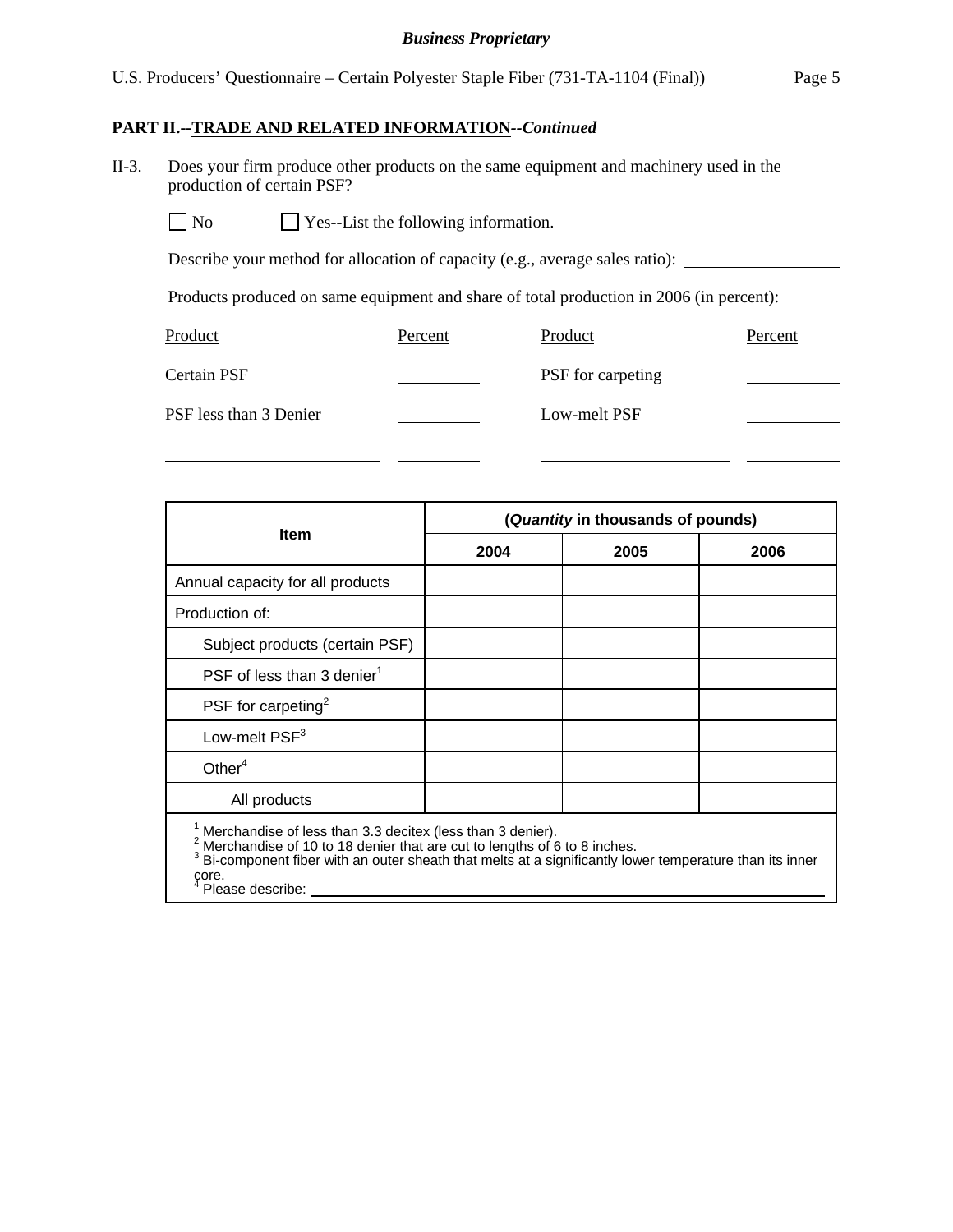U.S. Producers' Questionnaire – Certain Polyester Staple Fiber (731-TA-1104 (Final)) Page 6

## **PART II.--TRADE AND RELATED INFORMATION***--Continued*

|         | $II-4-A$ . Please describe the constraint(s) that set the limit(s) on your production capabilities. |  |                                                                   |                                                                                                                                                                                                                                                                                                              |         |
|---------|-----------------------------------------------------------------------------------------------------|--|-------------------------------------------------------------------|--------------------------------------------------------------------------------------------------------------------------------------------------------------------------------------------------------------------------------------------------------------------------------------------------------------|---------|
|         |                                                                                                     |  |                                                                   |                                                                                                                                                                                                                                                                                                              |         |
|         |                                                                                                     |  |                                                                   |                                                                                                                                                                                                                                                                                                              |         |
|         |                                                                                                     |  |                                                                   |                                                                                                                                                                                                                                                                                                              |         |
|         |                                                                                                     |  |                                                                   | B. Please describe the methodology used to calculate production capacity reported in question II-9,<br>and explain any changes in reported capacity. In particular, please describe the impact and<br>lingering effects on your firm's production of certain PSF as a result of hurricanes Katrina and Rita. |         |
|         |                                                                                                     |  |                                                                   |                                                                                                                                                                                                                                                                                                              |         |
|         |                                                                                                     |  |                                                                   |                                                                                                                                                                                                                                                                                                              |         |
| $II-5.$ | produce certain PSF?                                                                                |  |                                                                   | Does your firm produce other products using the same production and related workers employed to                                                                                                                                                                                                              |         |
|         | $\vert$ No                                                                                          |  | $\Box$ Yes--List the following information.                       |                                                                                                                                                                                                                                                                                                              |         |
|         |                                                                                                     |  |                                                                   | Basis for allocation of employment data (e.g., sales): _________________________                                                                                                                                                                                                                             |         |
|         |                                                                                                     |  |                                                                   | Products produced using the same workers and share of total production in 2006 (in percent):                                                                                                                                                                                                                 |         |
|         | Product                                                                                             |  | Percent                                                           | Product                                                                                                                                                                                                                                                                                                      | Percent |
|         | <b>Certain PSF</b>                                                                                  |  |                                                                   | PSF for carpeting                                                                                                                                                                                                                                                                                            |         |
|         | PSF less than 3 Denier                                                                              |  |                                                                   | Low-melt PSF                                                                                                                                                                                                                                                                                                 |         |
| $II-6.$ |                                                                                                     |  | instruction booklet) regarding the production of certain PSF?     | Since January 1, 2004, has your firm been involved in a toll agreement (see definition in the                                                                                                                                                                                                                |         |
|         | $\Box$ No                                                                                           |  |                                                                   |                                                                                                                                                                                                                                                                                                              |         |
| $II-7.$ |                                                                                                     |  | Does your firm produce certain PSF in a foreign trade zone (FTZ)? |                                                                                                                                                                                                                                                                                                              |         |
|         | $\Box$ No                                                                                           |  |                                                                   | $\Box$ Yes--Identify FTZ(s):                                                                                                                                                                                                                                                                                 |         |
| $II-8.$ |                                                                                                     |  | Since January 1, 2004, has your firm imported certain PSF?        |                                                                                                                                                                                                                                                                                                              |         |
|         | $\blacksquare$ No                                                                                   |  | <b>QUESTIONNAIRE</b>                                              | Yes--COMPLETE AND RETURN THE ENCLOSED IMPORTERS'                                                                                                                                                                                                                                                             |         |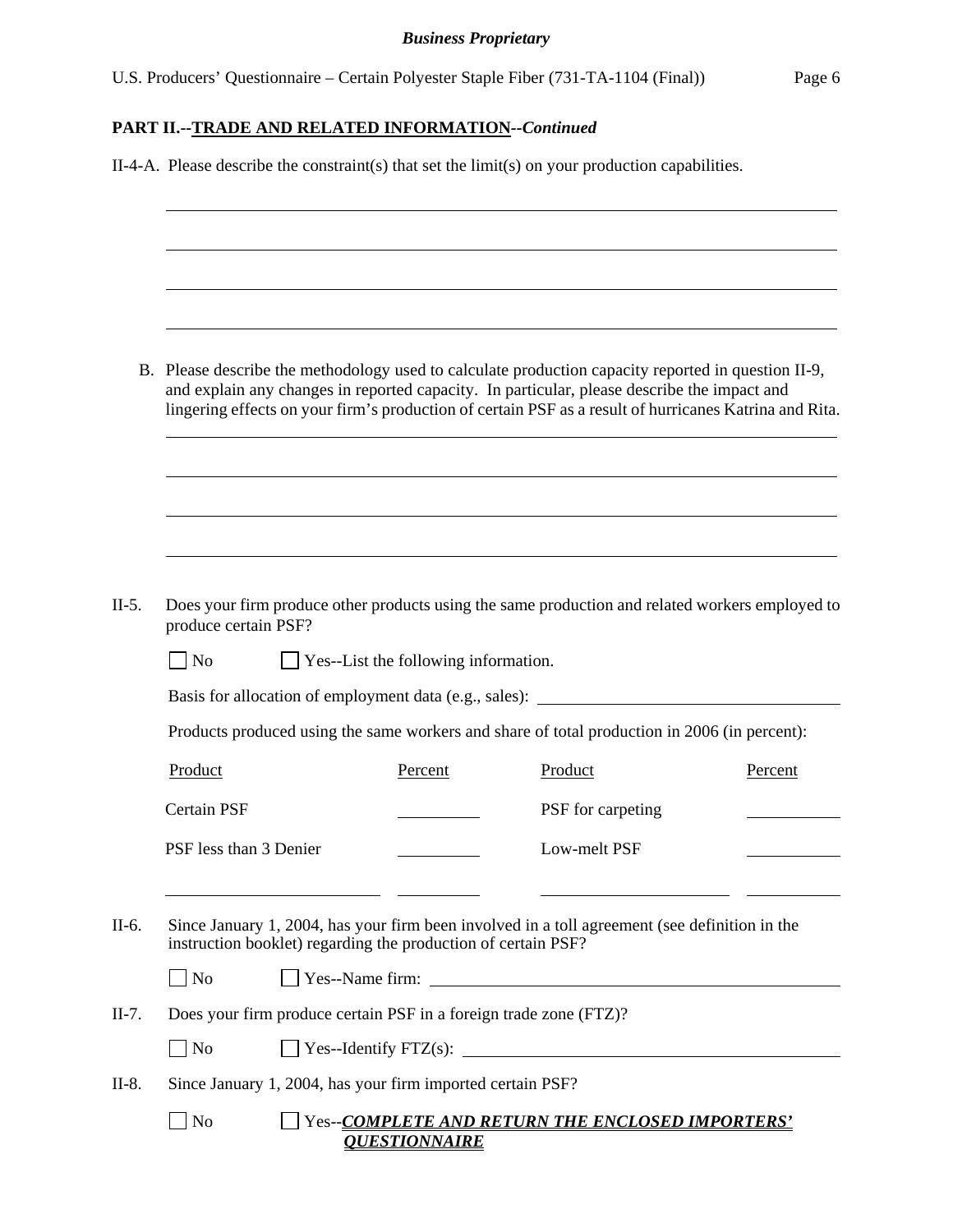## **PART II.--TRADE AND RELATED INFORMATION***--Continued*

II-9. Report your firm's production capacity, production, shipments, inventories, and employment related to the production of certain PSF in your U.S. establishment(s) during the specified periods. (See definitions in the instruction booklet.)

| (Quantity in thousands of pounds, value in \$1,000)                                                                                                                                                                                                                                                            |      |                       |      |  |
|----------------------------------------------------------------------------------------------------------------------------------------------------------------------------------------------------------------------------------------------------------------------------------------------------------------|------|-----------------------|------|--|
| Item                                                                                                                                                                                                                                                                                                           |      | <b>Calendar years</b> |      |  |
|                                                                                                                                                                                                                                                                                                                | 2004 | 2005                  | 2006 |  |
| <b>AVERAGE PRODUCTION CAPACITY<sup>1</sup></b> (quantity)                                                                                                                                                                                                                                                      |      |                       |      |  |
| <b>BEGINNING-OF-PERIOD INVENTORIES (quantity)</b>                                                                                                                                                                                                                                                              |      |                       |      |  |
| <b>PRODUCTION</b> (quantity)                                                                                                                                                                                                                                                                                   |      |                       |      |  |
| <b>U.S. SHIPMENTS:</b>                                                                                                                                                                                                                                                                                         |      |                       |      |  |
| <b>Commercial shipments:</b>                                                                                                                                                                                                                                                                                   |      |                       |      |  |
| Quantity of commercial shipments                                                                                                                                                                                                                                                                               |      |                       |      |  |
| Value of commercial shipments                                                                                                                                                                                                                                                                                  |      |                       |      |  |
| Internal consumption:                                                                                                                                                                                                                                                                                          |      |                       |      |  |
| Quantity of internal consumption                                                                                                                                                                                                                                                                               |      |                       |      |  |
| Value <sup>2</sup> of internal consumption                                                                                                                                                                                                                                                                     |      |                       |      |  |
| <b>Transfers to related firms:</b>                                                                                                                                                                                                                                                                             |      |                       |      |  |
| Quantity of transfers to related firms                                                                                                                                                                                                                                                                         |      |                       |      |  |
| Value <sup>2</sup> of transfers to related firms                                                                                                                                                                                                                                                               |      |                       |      |  |
| <b>EXPORT SHIPMENTS:</b>                                                                                                                                                                                                                                                                                       |      |                       |      |  |
| Quantity of export shipments                                                                                                                                                                                                                                                                                   |      |                       |      |  |
| Value of export shipments                                                                                                                                                                                                                                                                                      |      |                       |      |  |
| <b>END-OF-PERIOD INVENTORIES<sup>4</sup></b> (quantity)                                                                                                                                                                                                                                                        |      |                       |      |  |
| <b>U.S. SHIPMENTS TO DISTRIBUTORS (quantity)</b>                                                                                                                                                                                                                                                               |      |                       |      |  |
| <b>U.S. SHIPMENTS TO END USERS (quantity)</b>                                                                                                                                                                                                                                                                  |      |                       |      |  |
| <b>AVERAGE NUMBER OF PRWS</b>                                                                                                                                                                                                                                                                                  |      |                       |      |  |
| <b>HOURS WORKED BY PRWs (1,000 hours)</b>                                                                                                                                                                                                                                                                      |      |                       |      |  |
| <b>WAGES PAID TO PRWs (value)</b>                                                                                                                                                                                                                                                                              |      |                       |      |  |
| The production capacity (see definitions in instruction booklet) reported is based on operating _____ hours per<br>week, weeks per year.                                                                                                                                                                       |      |                       |      |  |
| $2$ Internal consumption and transfers to related firms must be valued at fair market value. In the event that you use<br>a different basis for valuing these transactions, please specify that basis (e.g., cost, cost plus, etc.) and provide value<br>data using that basis for 2004, 2005, and 2006 below: |      |                       |      |  |
| <sup>3</sup> Identify your principal export markets:                                                                                                                                                                                                                                                           |      |                       |      |  |
| <sup>4</sup> Reconciliation of data.--Please note that the quantities reported above should reconcile as follows:<br>beginning-of-period inventories, plus production, less total shipments, equals end-of-period inventories. Do the data<br>reported reconcile?                                              |      |                       |      |  |
| □No--Please explain:<br>$\Box$ Yes                                                                                                                                                                                                                                                                             |      |                       |      |  |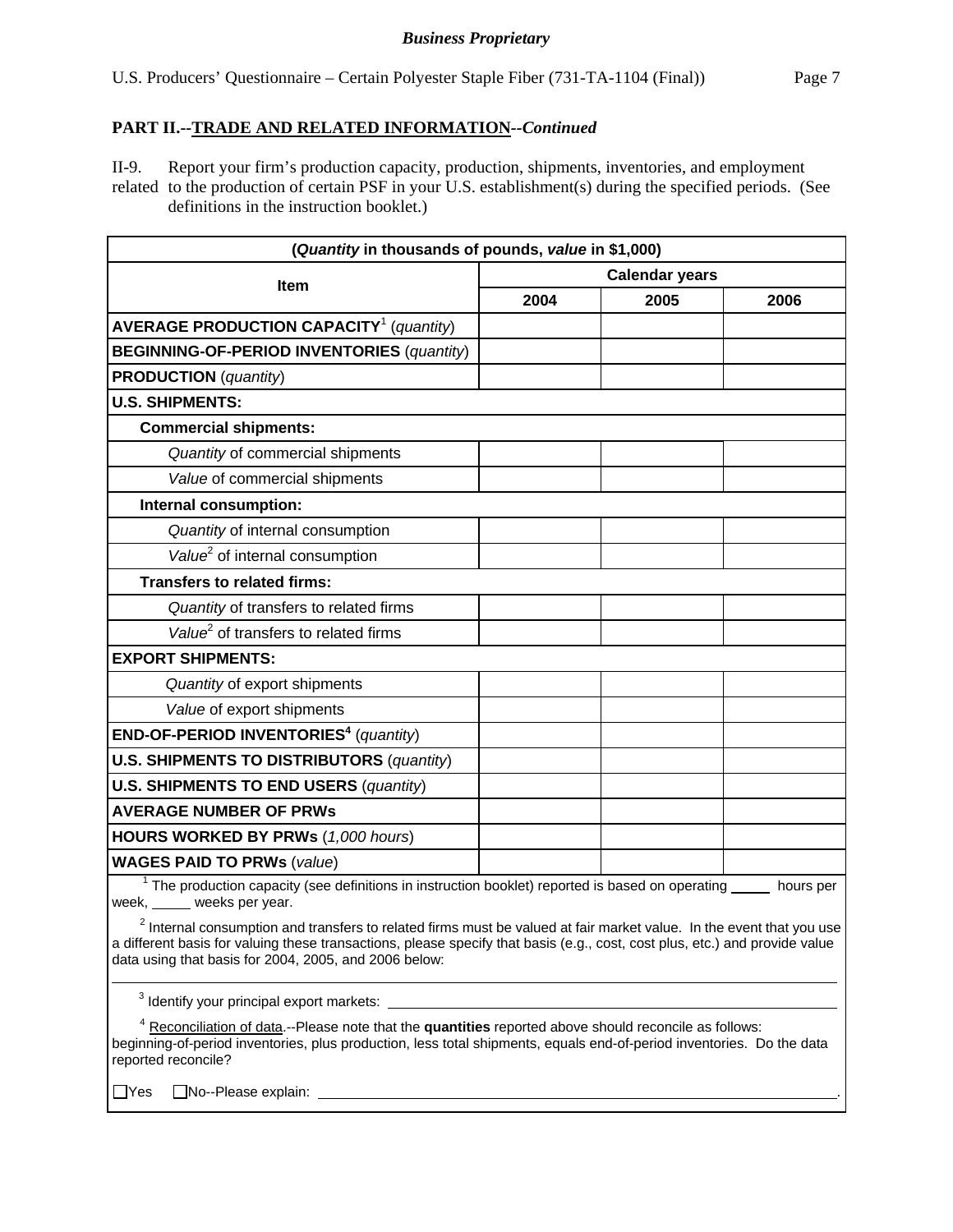### **PART II.--TRADE AND RELATED INFORMATION***--Continued*

II-10. Please report your firm's U.S. shipments of certain PSF (by product group) produced in your U.S. establishments.

| (Quantity in thousands of pounds, value in \$1,000)                                                                                                                                                                                                                                                                                                                                                                                                                      |                      |      |      |  |  |
|--------------------------------------------------------------------------------------------------------------------------------------------------------------------------------------------------------------------------------------------------------------------------------------------------------------------------------------------------------------------------------------------------------------------------------------------------------------------------|----------------------|------|------|--|--|
|                                                                                                                                                                                                                                                                                                                                                                                                                                                                          | <b>Calendar year</b> |      |      |  |  |
| Item                                                                                                                                                                                                                                                                                                                                                                                                                                                                     | 2004                 | 2005 | 2006 |  |  |
| <b>U.S. SHIPMENTS OF:</b>                                                                                                                                                                                                                                                                                                                                                                                                                                                |                      |      |      |  |  |
| <b>VIRGIN POLYESTER STAPLE FIBER<sup>1</sup></b>                                                                                                                                                                                                                                                                                                                                                                                                                         |                      |      |      |  |  |
| CONJUGATE <sup>2</sup>                                                                                                                                                                                                                                                                                                                                                                                                                                                   |                      |      |      |  |  |
| Quantity of U.S. shipments                                                                                                                                                                                                                                                                                                                                                                                                                                               |                      |      |      |  |  |
| Value of U.S. shipments                                                                                                                                                                                                                                                                                                                                                                                                                                                  |                      |      |      |  |  |
| NON-CONJUGATE <sup>3</sup>                                                                                                                                                                                                                                                                                                                                                                                                                                               |                      |      |      |  |  |
| Quantity of U.S. shipments                                                                                                                                                                                                                                                                                                                                                                                                                                               |                      |      |      |  |  |
| Value of U.S. shipments                                                                                                                                                                                                                                                                                                                                                                                                                                                  |                      |      |      |  |  |
| REGENERATED POLYESTER STAPLE FIBER <sup>4</sup>                                                                                                                                                                                                                                                                                                                                                                                                                          |                      |      |      |  |  |
| CONJUGATE <sup>2</sup>                                                                                                                                                                                                                                                                                                                                                                                                                                                   |                      |      |      |  |  |
| Quantity of U.S. shipments                                                                                                                                                                                                                                                                                                                                                                                                                                               |                      |      |      |  |  |
| Value of U.S. shipments                                                                                                                                                                                                                                                                                                                                                                                                                                                  |                      |      |      |  |  |
| NON-CONJUGATE <sup>3</sup>                                                                                                                                                                                                                                                                                                                                                                                                                                               |                      |      |      |  |  |
| Quantity of U.S. shipments                                                                                                                                                                                                                                                                                                                                                                                                                                               |                      |      |      |  |  |
| Value of U.S. shipments                                                                                                                                                                                                                                                                                                                                                                                                                                                  |                      |      |      |  |  |
| OTHER POLYESTER STAPLE FIBER <sup>5</sup>                                                                                                                                                                                                                                                                                                                                                                                                                                |                      |      |      |  |  |
| Quantity of U.S. shipments                                                                                                                                                                                                                                                                                                                                                                                                                                               |                      |      |      |  |  |
| Value of U.S. shipments                                                                                                                                                                                                                                                                                                                                                                                                                                                  |                      |      |      |  |  |
| <b>TOTAL U.S. SHIPMENTS<sup>6</sup></b>                                                                                                                                                                                                                                                                                                                                                                                                                                  |                      |      |      |  |  |
| Quantity of U.S. shipments                                                                                                                                                                                                                                                                                                                                                                                                                                               |                      |      |      |  |  |
| Value of U.S. shipments                                                                                                                                                                                                                                                                                                                                                                                                                                                  |                      |      |      |  |  |
| <sup>1</sup> "Virgin polyester staple fiber," as used here, is single component, single crimp PSF that does not contain<br>regenerated fibers. Virgin fibers are made directly from raw materials and are characterized by the purity of<br>the whiteness of the fibers.<br><sup>2</sup> "Conjugate," as used here, is spiral/double crimp PSF made from two types of fiber (also known as<br>bi-component fiber) by either a chemical or mechanical process.<br>$R - R$ |                      |      |      |  |  |

 $\delta$  "Non-Conjugate," as used here, is spiral component, single crimp PSF.

<sup>3</sup> "Non-Conjugate," as used here, is spiral component, single crimp PSF.<br><sup>4</sup> "Regenerated polyester staple fiber," as used here, does not contain any virgin fibers. It is made from

recycled PET stock. Blended virgin and regenerated fiber products do not fall within this definition.<br><sup>5</sup> "Other polyester staple fiber," as used here, includes other fiber products that do not fall within the available categories, such as blended virgin and regenerated PSF.<br><sup>6</sup> Total U.S. shipments reported above should reconcile with U.S. shipment data reported in Section II-9.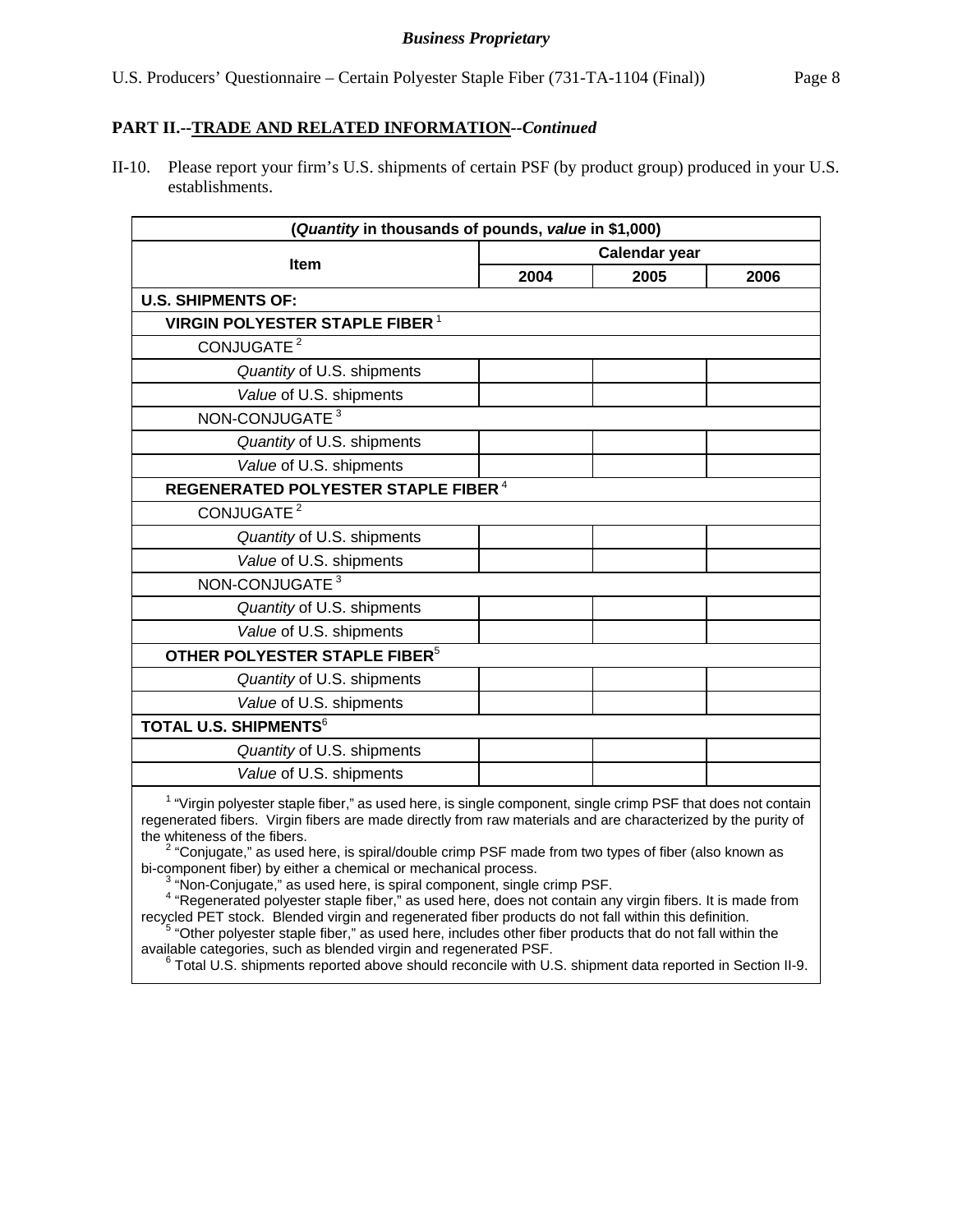### **PART II.--TRADE AND RELATED INFORMATION***--Continued*

- II-11. If you reported transfers to related firms in question II-9, please indicate the nature of the relationship between your firm and the related firms (e.g., joint venture, wholly owned subsidiary), whether the transfers were priced at market value or by a non-market formula, whether your firm retained marketing rights to all transfers, and whether the related firms also processed inputs from sources other than your firm.
- II-12. Other than direct imports, has your firm otherwise purchased certain PSF since January 1, 2004? (See definitions in the instruction booklet.)

l

 $\Box$  No  $\Box$  Yes--Report such purchases below for the specified periods.<sup>1</sup>

| (Quantity in thousands of pounds, value in \$1,000)                                                                                                                                 |                       |      |      |  |
|-------------------------------------------------------------------------------------------------------------------------------------------------------------------------------------|-----------------------|------|------|--|
| <b>Item</b>                                                                                                                                                                         | <b>Calendar years</b> |      |      |  |
|                                                                                                                                                                                     | 2004                  | 2005 | 2006 |  |
| PURCHASES FROM U.S. IMPORTERS <sup>2</sup> OF CERTAIN PSF FROM--                                                                                                                    |                       |      |      |  |
| <b>CHINA:</b>                                                                                                                                                                       |                       |      |      |  |
| Quantity                                                                                                                                                                            |                       |      |      |  |
| Value                                                                                                                                                                               |                       |      |      |  |
| <b>ALL OTHER COUNTRIES:</b>                                                                                                                                                         |                       |      |      |  |
| Quantity                                                                                                                                                                            |                       |      |      |  |
| Value                                                                                                                                                                               |                       |      |      |  |
| PURCHASES FROM DOMESTIC PRODUCERS: <sup>2</sup>                                                                                                                                     |                       |      |      |  |
| Quantity                                                                                                                                                                            |                       |      |      |  |
| Value                                                                                                                                                                               |                       |      |      |  |
| PURCHASES FROM OTHER SOURCES: <sup>2</sup>                                                                                                                                          |                       |      |      |  |
| Quantity                                                                                                                                                                            |                       |      |      |  |
| Value                                                                                                                                                                               |                       |      |      |  |
| $1$ Please indicate your reasons for purchasing this product. If your reasons differ by source, please elaborate.                                                                   |                       |      |      |  |
|                                                                                                                                                                                     |                       |      |      |  |
|                                                                                                                                                                                     |                       |      |      |  |
| <sup>2</sup> Please list the name of the firm(s) from which you purchased this product. If your suppliers differ by source,<br>please identify the source for each listed supplier. |                       |      |      |  |
|                                                                                                                                                                                     |                       |      |      |  |
|                                                                                                                                                                                     |                       |      |      |  |
|                                                                                                                                                                                     |                       |      |      |  |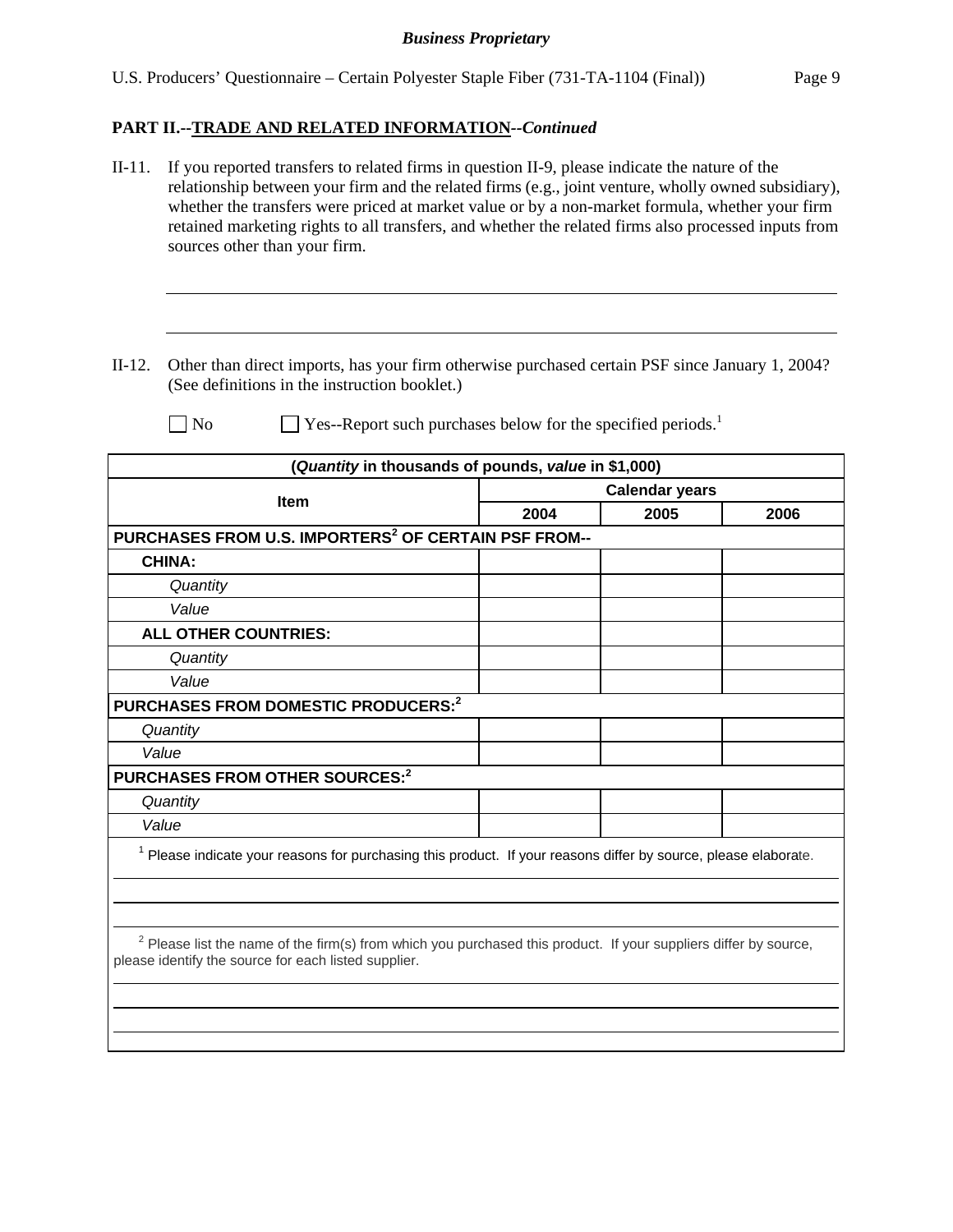U.S. Producers' Questionnaire – Certain Polyester Staple Fiber (731-TA-1104 (Final)) Page 10

## **PART III.--FINANCIAL INFORMATION**

 $\overline{a}$ 

Address questions on this part of the questionnaire to Mary Klir, Auditor (202-205-3147 or E-mail mary.klir@usitc.gov).

III-1. Identify the individual who prepared or has knowledge of the requested financial information.

|          | Company contact:     |                                                                                                                                                                                                                                                                |                                                                                                                                                                                                                                                                                                                                                                                                                                                                                                                                                                                                                                                                                        |
|----------|----------------------|----------------------------------------------------------------------------------------------------------------------------------------------------------------------------------------------------------------------------------------------------------------|----------------------------------------------------------------------------------------------------------------------------------------------------------------------------------------------------------------------------------------------------------------------------------------------------------------------------------------------------------------------------------------------------------------------------------------------------------------------------------------------------------------------------------------------------------------------------------------------------------------------------------------------------------------------------------------|
|          |                      | Name and title                                                                                                                                                                                                                                                 |                                                                                                                                                                                                                                                                                                                                                                                                                                                                                                                                                                                                                                                                                        |
|          |                      | Ext.                                                                                                                                                                                                                                                           |                                                                                                                                                                                                                                                                                                                                                                                                                                                                                                                                                                                                                                                                                        |
|          |                      | Phone No.                                                                                                                                                                                                                                                      | Fax No.                                                                                                                                                                                                                                                                                                                                                                                                                                                                                                                                                                                                                                                                                |
|          |                      | Email address                                                                                                                                                                                                                                                  | Company web address                                                                                                                                                                                                                                                                                                                                                                                                                                                                                                                                                                                                                                                                    |
| $III-2.$ |                      | Briefly describe your financial accounting system.                                                                                                                                                                                                             |                                                                                                                                                                                                                                                                                                                                                                                                                                                                                                                                                                                                                                                                                        |
|          | A.                   | When does your fiscal year end (month and day)?<br>If your fiscal year changed during the period examined, explain below:                                                                                                                                      |                                                                                                                                                                                                                                                                                                                                                                                                                                                                                                                                                                                                                                                                                        |
|          |                      | financial statements are prepared that include subject merchandise:<br>2. Does your firm prepare profit/loss statements for the subject merchandise:<br>annual reports, 10Ks)? Please check relevant items below.<br>Audited<br>unaudited<br>Monthly quarterly | B.1. Describe the lowest level of operations (e.g., plant, division, company-wide) for which<br>7No<br>Yes<br>3. How often did your firm (or parent company) prepare financial statements (including<br>10Ks<br>10Qs<br>annual reports<br>semi-annually<br>annually<br>4. Accounting basis: GAAP $\Box$ cash $\Box$ tax $\Box$ other comprehensive (specify)<br>Note: The Commission may request that your company submit copies of its financial statements, including<br>internal profit-and-loss statements for the division or product group that includes certain PSF, as well as<br>those statements and worksheets used to compile data for your firm's questionnaire response. |
| $III-3.$ |                      |                                                                                                                                                                                                                                                                | Briefly describe your cost accounting system (e.g., standard cost, job order cost, etc.).                                                                                                                                                                                                                                                                                                                                                                                                                                                                                                                                                                                              |
| $III-4.$ | income and expenses. |                                                                                                                                                                                                                                                                | Briefly describe your allocation basis, if any, for COGS, SG&A, and interest expense and other                                                                                                                                                                                                                                                                                                                                                                                                                                                                                                                                                                                         |
| $III-5.$ | recent fiscal year:  |                                                                                                                                                                                                                                                                | Other products.--Please list any other products you produced in the facilities in which you produced<br>certain PSF, and provide the share of net sales accounted for by these other products in your most                                                                                                                                                                                                                                                                                                                                                                                                                                                                             |
|          | Product(s)           |                                                                                                                                                                                                                                                                | Share of sales                                                                                                                                                                                                                                                                                                                                                                                                                                                                                                                                                                                                                                                                         |
|          |                      |                                                                                                                                                                                                                                                                |                                                                                                                                                                                                                                                                                                                                                                                                                                                                                                                                                                                                                                                                                        |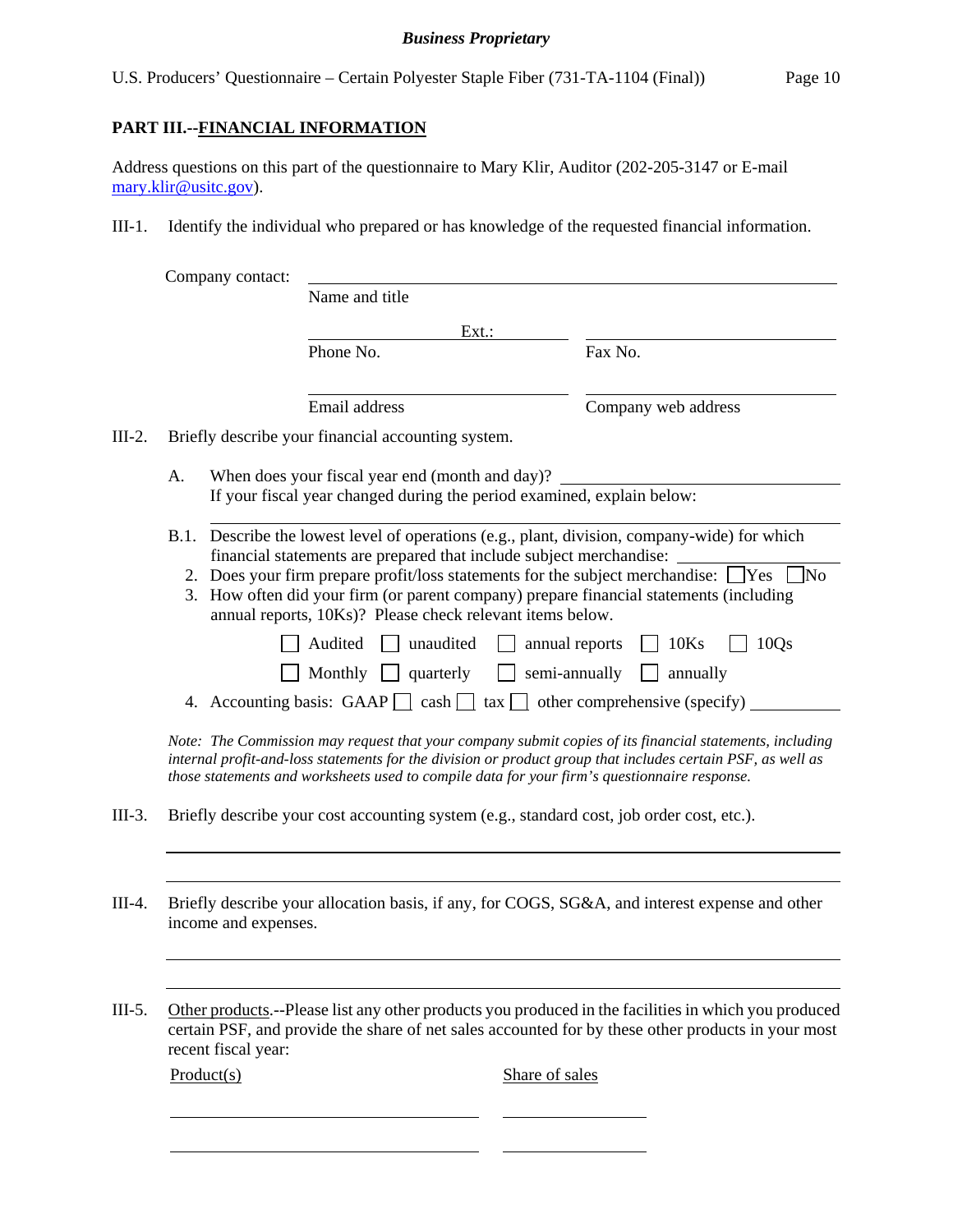U.S. Producers' Questionnaire – Certain Polyester Staple Fiber (731-TA-1104 (Final)) Page 11

### **PART III.--FINANCIAL INFORMATION***--Continued*

III-6. Does your company receive inputs (raw materials, labor, energy, or any other services) used in the production of certain PSF from any related company?

No–Continue to question III-9 below Yes–Continue to question III-7 below.

III-7. In the space provided below, identify the inputs related to the production of certain PSF that your firm received from related parties whose financial statements are consolidated with the financial statements of your firm.

Input Related Party

| _                                                                                                               |                                                                                                                 |
|-----------------------------------------------------------------------------------------------------------------|-----------------------------------------------------------------------------------------------------------------|
| the contract of the contract of the contract of                                                                 | the contract of the contract of the contract of the contract of the contract of the contract of the contract of |
|                                                                                                                 |                                                                                                                 |
| the contract of the contract of the contract of the contract of the contract of the contract of the contract of | the contract of the contract of the contract of the contract of the contract of the contract of the contract of |

III-8. All intercompany profit on inputs purchased from related parties which is eliminated pursuant to formal financial statement consolidation should also be eliminated from the costs reported to the Commission in table III-9 (Operations on certain PSF); i.e., costs reported in table III-9, to the extent that they reflect inputs purchased from related parties, should only reflect the related party's cost and not include an associated profit component. Reasonable methods for determining and eliminating the associated profit on inputs purchased from related parties are acceptable.

 Has your firm complied with the Commission's instructions regarding costs associated with inputs purchased from related parties?

 $\neg$  No  $\neg$  Yes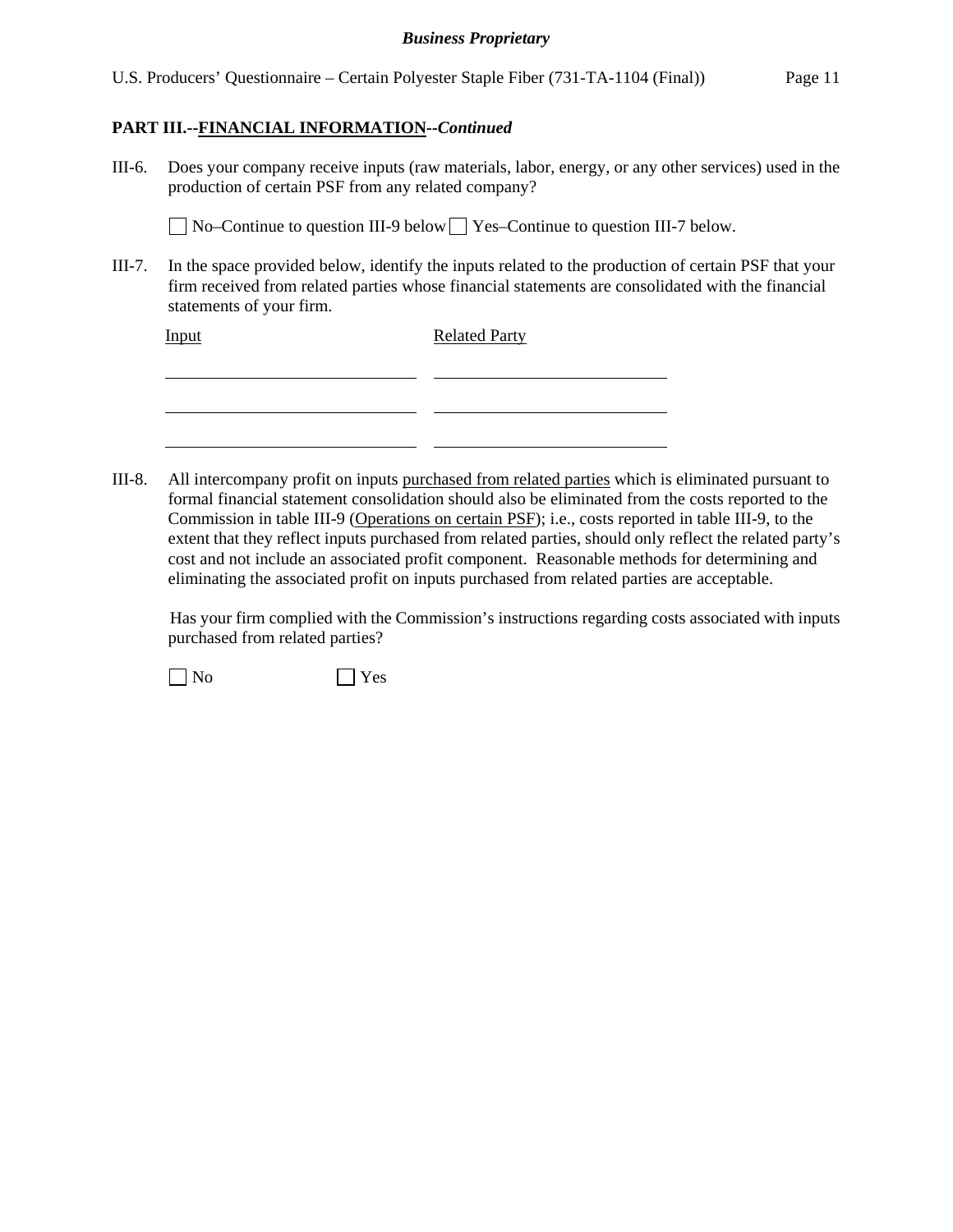### **PART III.--FINANCIAL INFORMATION***--Continued*

III-9. Operations on certain PSF.--Report the revenue and related cost information requested below on the certain PSF operations of your U.S. establishment(s).<sup>1</sup> Do not report resales of products. **Note that internal consumption and transfers to related firms must be valued at fair market value and purchases from related firms must be at cost.** Provide data for your three most recently completed fiscal years in chronological order from left to right. If your firm was involved in tolling operations (either as the toller or as the tollee) please contact Mary Klir, Auditor (202-205-3247 or mary.klir@usitc.gov) before completing this section of the questionnaire.

| (Quantity in thousands of pounds, value in \$1,000)                                                                   |                      |
|-----------------------------------------------------------------------------------------------------------------------|----------------------|
| <b>Item</b>                                                                                                           | Fiscal years ended-- |
|                                                                                                                       |                      |
| Net sales quantities: <sup>2</sup>                                                                                    |                      |
| <b>Commercial sales</b>                                                                                               |                      |
| Internal consumption                                                                                                  |                      |
| Transfers to related firms                                                                                            |                      |
| Total net sales quantities                                                                                            |                      |
| Net sales values: <sup>2</sup>                                                                                        |                      |
| <b>Commercial sales</b>                                                                                               |                      |
| Internal consumption                                                                                                  |                      |
| Transfers to related firms                                                                                            |                      |
| Total net sales values                                                                                                |                      |
| Cost of goods sold (including internal consumption and transfers to related firms):                                   |                      |
| Raw materials                                                                                                         |                      |
| Direct labor                                                                                                          |                      |
| Other factory costs                                                                                                   |                      |
| Total cost of goods sold                                                                                              |                      |
| <b>Gross profit or (loss)</b>                                                                                         |                      |
| Selling, general, and administrative (SG&A) expenses:                                                                 |                      |
| Selling expenses                                                                                                      |                      |
| General and administrative expenses                                                                                   |                      |
| <b>Total SG&amp;A expenses</b>                                                                                        |                      |
| <b>Operating income or (loss)</b>                                                                                     |                      |
| Other income and expenses:                                                                                            |                      |
| Interest expense                                                                                                      |                      |
| All other expense items                                                                                               |                      |
| All other income items                                                                                                |                      |
| All other income or expenses, net                                                                                     |                      |
| Net income or (loss) before income taxes                                                                              |                      |
| Depreciation/amortization included above                                                                              |                      |
| <sup>1</sup> Include only sales (whether domestic or export) and costs related to your U.S. manufacturing operations. |                      |

 $^{\rm 1}$  Include only sales (whether domestic or export) and costs related to your U.S. manufacturing operations.<br><sup>2</sup> Less discounts, returns, allowances, and prepaid freight. The quantities and values should approximate corresponding shipment quantities and values reported in Part II of this questionnaire.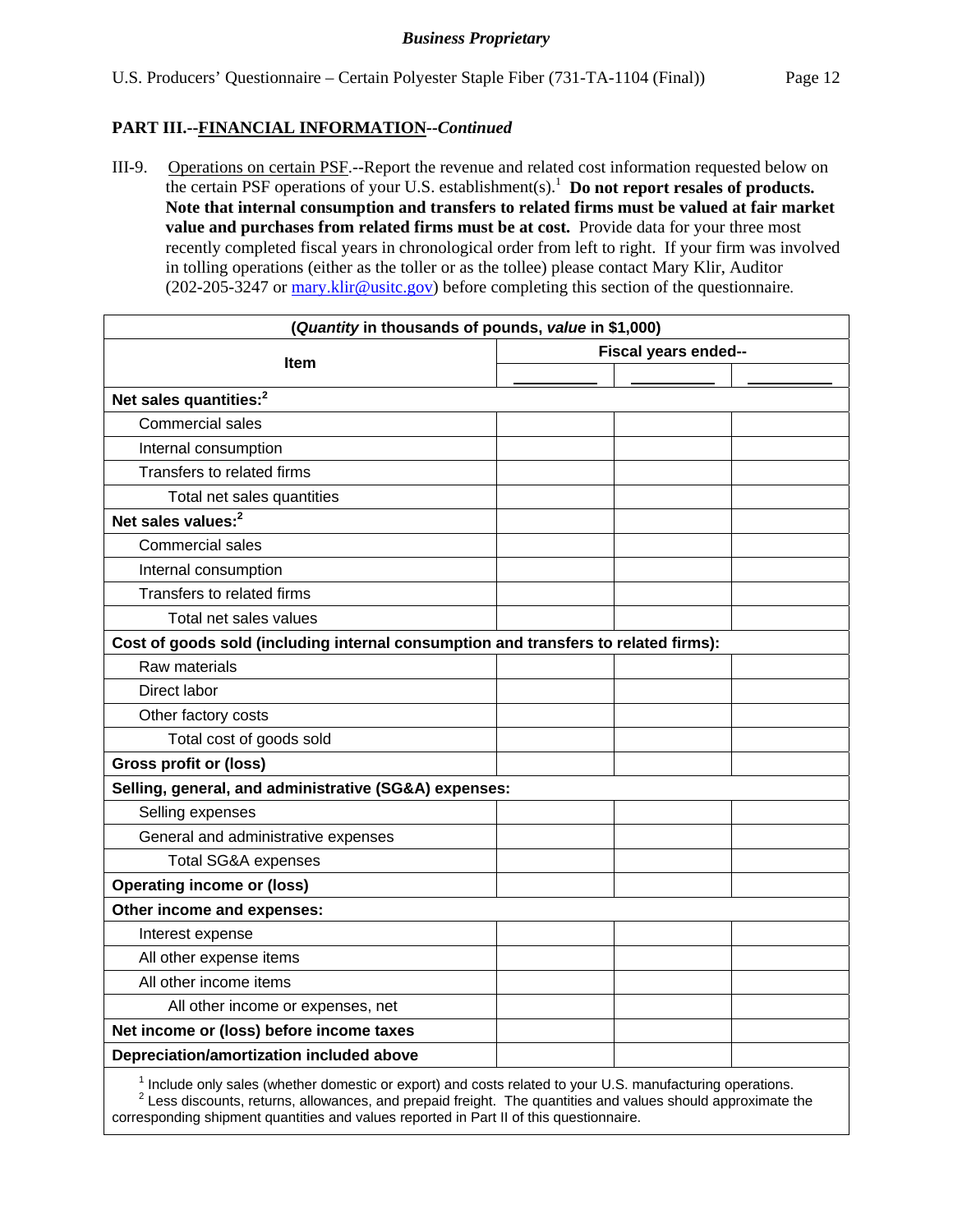## **PART III.--FINANCIAL INFORMATION***--Continued*

III-10. **RAW MATERIALS used in your certain PSF operations.**--This section seeks to isolate changes in certain raw material. Report below your firm's purchases of raw materials for the specified periods.

| (Quantity in thousands of pounds, value in \$1,000)                                                                                                                                   |                             |  |  |  |
|---------------------------------------------------------------------------------------------------------------------------------------------------------------------------------------|-----------------------------|--|--|--|
| <b>Item</b>                                                                                                                                                                           | Calendar years <sup>1</sup> |  |  |  |
|                                                                                                                                                                                       | 2004<br>2005<br>2006        |  |  |  |
| <b>MEG</b>                                                                                                                                                                            |                             |  |  |  |
| Quantity of MEG                                                                                                                                                                       |                             |  |  |  |
| Value of MEG                                                                                                                                                                          |                             |  |  |  |
| <b>PTA</b>                                                                                                                                                                            |                             |  |  |  |
| Quantity of PTA                                                                                                                                                                       |                             |  |  |  |
| Value of PTA                                                                                                                                                                          |                             |  |  |  |
| <b>Scrap</b>                                                                                                                                                                          |                             |  |  |  |
| Quantity of scrap                                                                                                                                                                     |                             |  |  |  |
| Value of scrap                                                                                                                                                                        |                             |  |  |  |
| $1$ Were the price and/or availability of any of the above items affected by hurricanes Katrina and Rita?<br>□No--Please explain: <u>___________________________________</u><br>∣ Yes |                             |  |  |  |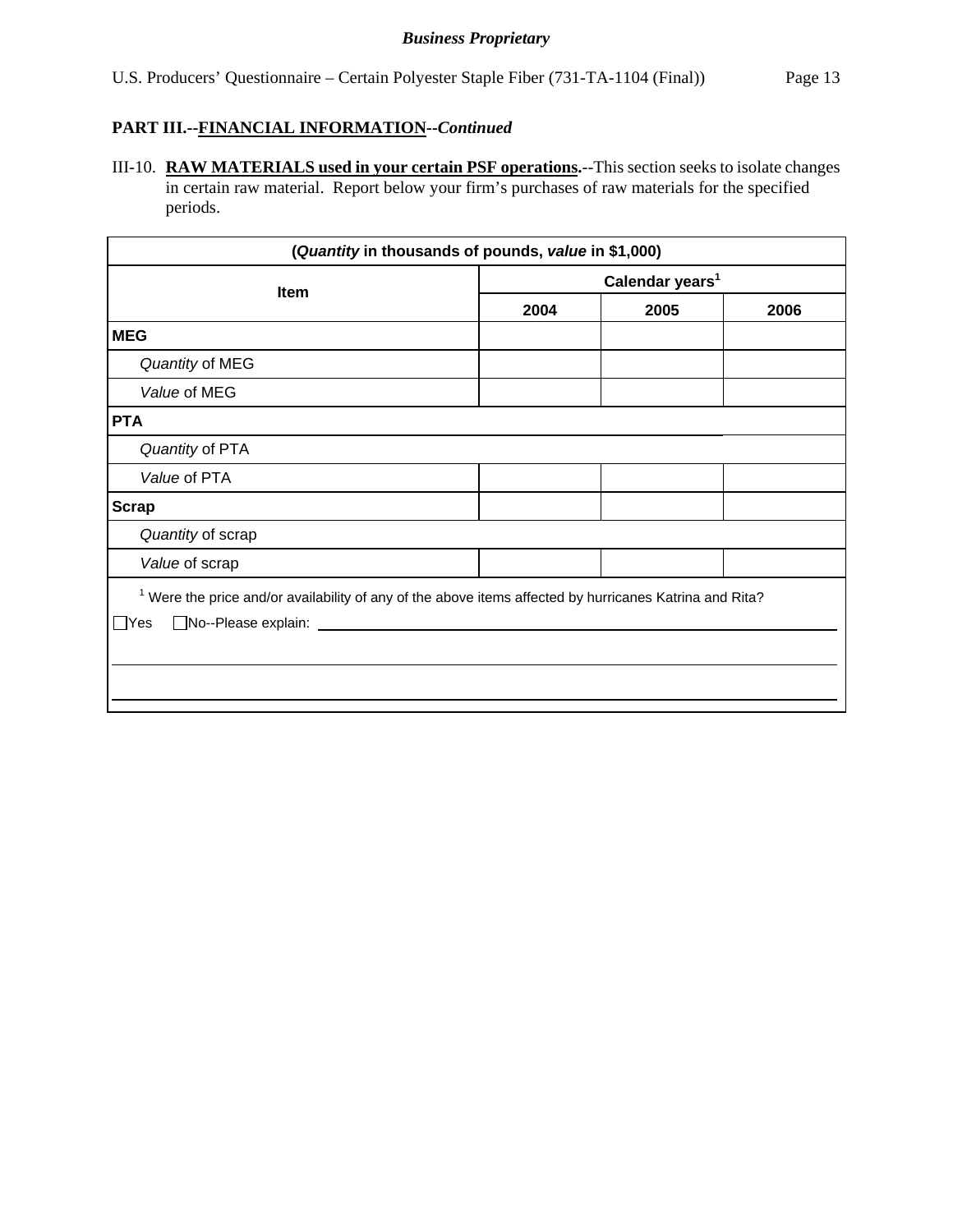### **PART III.--FINANCIAL INFORMATION***--Continued*

III-11. Asset values.--Report the total assets associated with the production, warehousing, and sale of certain PSF**.** If your firm does not maintain some or all of the specific asset data in the normal course of business, please estimate it based upon some rational method (such as production, sales, or costs) that is consistent with your cost allocations in the previous question. If your fiscal year is a calendar year, your finished goods inventory value should reconcile with the inventory quantity data reported in Part II. Provide data as of the end of your three most recently completed fiscal years in chronological order from left to right.

| (Value in \$1,000)                                                              |                             |  |  |
|---------------------------------------------------------------------------------|-----------------------------|--|--|
| Value of                                                                        | <b>Fiscal Years ended--</b> |  |  |
|                                                                                 |                             |  |  |
| Assets associated with the production,<br>warehousing, and sale of certain PSF: |                             |  |  |
| 1. Current assets:                                                              |                             |  |  |
| A. Cash and equivalents                                                         |                             |  |  |
| B. Accounts receivable, net                                                     |                             |  |  |
| C. Inventories (finished goods)                                                 |                             |  |  |
| D. Inventories (raw materials and work in process)                              |                             |  |  |
| E. Other (describe __________                                                   |                             |  |  |
| F. Total current assets (lines 1.A. through 1.E.)                               |                             |  |  |
| 2. Property, plant, and equipment                                               |                             |  |  |
| A. Original cost of property, plant, and equipment                              |                             |  |  |
| B. Less: Accumulated depreciation                                               |                             |  |  |
| C. Equals: Book value of property, plant, and<br>equipment                      |                             |  |  |
| 3. Other (describe _________                                                    |                             |  |  |
| 4. Total assets (lines 1.F., 2.C., and 3)                                       |                             |  |  |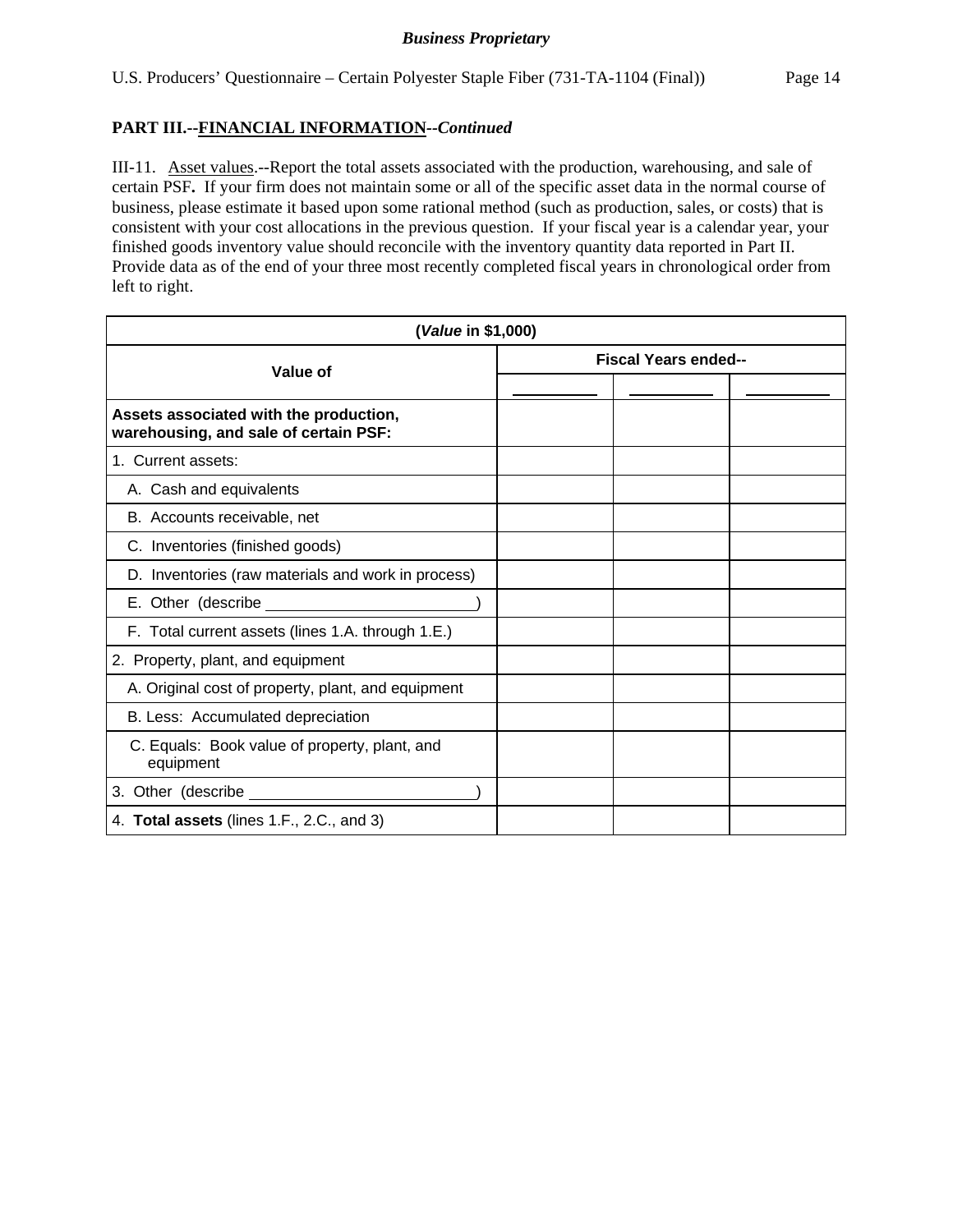### **PART III.--FINANCIAL INFORMATION***--Continued*

III-12. Capital expenditures and research and development expenditures.--Report your firm's capital expenditures and research and development expenditures on certain PSF. Provide data for your three most recently completed fiscal years in chronological order from left to right.

| (Value in \$1,000)                              |                      |  |  |  |
|-------------------------------------------------|----------------------|--|--|--|
|                                                 | Fiscal years ended-- |  |  |  |
| <b>Item</b>                                     |                      |  |  |  |
| <b>Capital expenditures</b>                     |                      |  |  |  |
| <b>Research and development</b><br>expenditures |                      |  |  |  |

III-13. Since January 1, 2004, has your firm experienced any actual negative effects on its return on investment or its growth, investment, ability to raise capital, existing development and production efforts (including efforts to develop a derivative or more advanced version of the product), or the scale of capital investments as a result of imports of certain PSF from China?

No  $\Box$  Yes--My firm has experienced actual negative effects as follows:

| Cancellation, postponement, or rejection of expansion projects |  |
|----------------------------------------------------------------|--|
| Denial or rejection of investment proposal                     |  |
| Reduction in the size of capital investments                   |  |
| Rejection of bank loans                                        |  |
| Lowering of credit rating                                      |  |
| Problem related to the issue of stocks or bonds                |  |
| Other (specify)                                                |  |

- III-14. Does your firm anticipate any negative impact of imports of certain PSF from China?
	- No **Yes--My firm anticipates negative effects as follows:**

l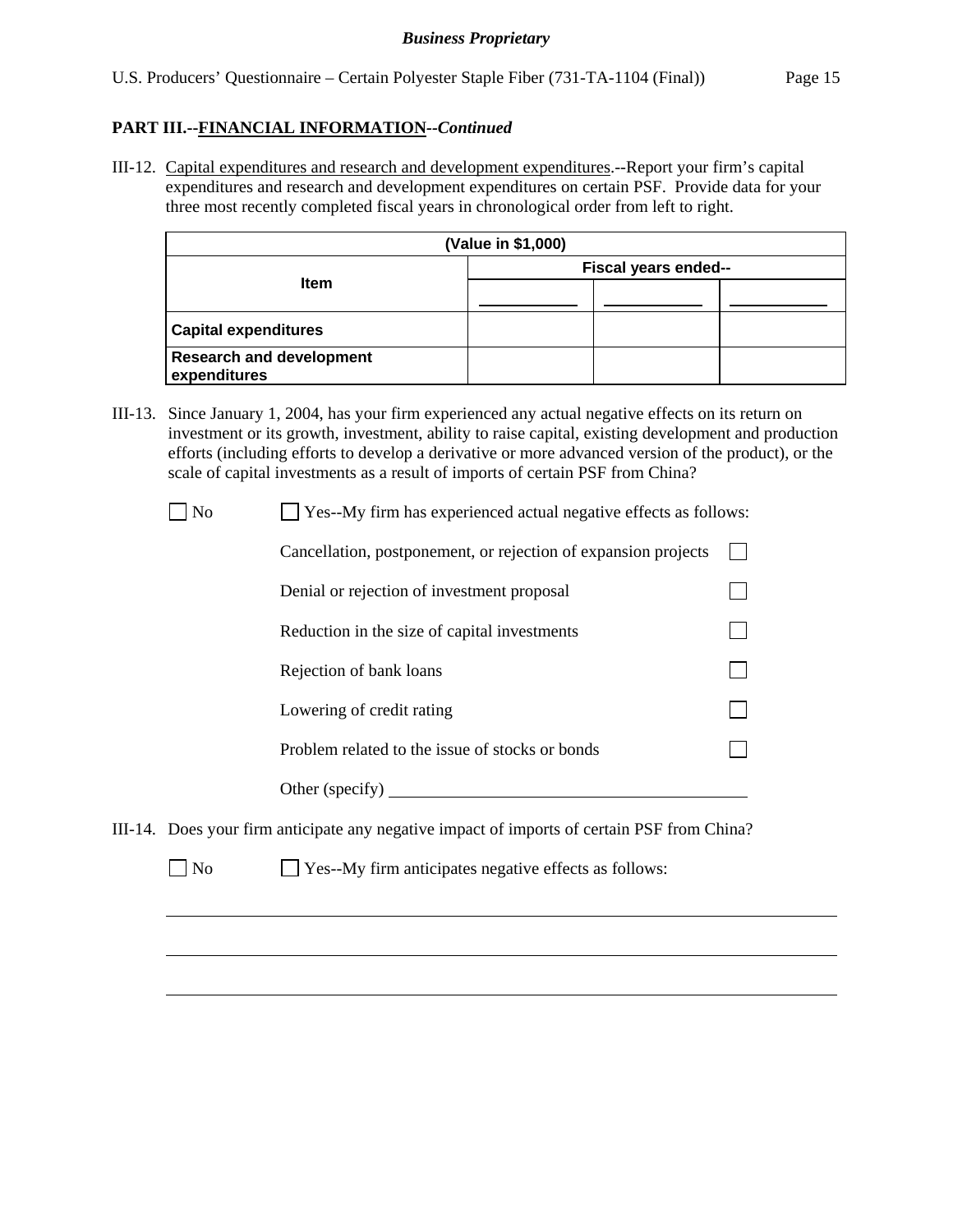U.S. Producers' Questionnaire – Certain Polyester Staple Fiber (731-TA-1104 (Final)) Page 16

### **PART IV.--PRICING AND RELATED INFORMATION**

Further information on this part of the questionnaire can be obtained from Kelly Clark, Economist (202-205-3166 or kelly.clark@usitc.gov)

IV-1. Who should be contacted regarding the requested pricing and related information?

Company contact:

Name and title

Phone No. **Email address** 

### **Section IV-A.--PRICE DATA**

This section requests quarterly price and quantity data concerning your firm's U.S. commercial shipments to unrelated U.S. customers of the following products during 2004-06:

Ext.:

| <b>Product 1:</b> | Virgin and/or regenerated polyester staple fiber <sup>1</sup> 5-7 denier, solid, dry |  |  |  |  |
|-------------------|--------------------------------------------------------------------------------------|--|--|--|--|
|-------------------|--------------------------------------------------------------------------------------|--|--|--|--|

Product 2: Virgin and/or regenerated polyester staple fiber<sup>1</sup>.-- 5-7 denier, hollow, slick

Product 3: Virgin polyester staple fiber<sup>1</sup>. -- 12-15 denier, solid, dry

**Product 4: Virgin polyester staple fiber1 .-- 12-15 denier, hollow, slick** 

**Product 5: Conjugate polyester staple fiber<sup>2</sup> .-- 12-15 denier, hollow, slick** 

### **Please note that total dollar values should be f.o.b., U.S. point of shipment and should not include U.S.-inland transportation costs. Total dollar values should reflect the FINAL NET amount paid to you (i.e., should be net of all deductions for discounts or rebates). See instruction booklet.**

<sup>1</sup> "Virgin polyester staple fiber," as used here, is single component, single crimp PSF that does not contain regenerated fibers. Virgin fibers are made directly from raw materials and are characterized by the purity of the whiteness of the fibers. "Regenerated polyester staple fiber," as used here, does not contain any virgin fibers. It is made from recycled PET stock. Blended virgin and regenerated fiber products do not fall within this definition

<sup>2</sup> "Conjugate PSF," as used here, is spiral/double crimp PSF made from two types of fiber (also known as bi-component fiber) by either a chemical or mechanical process.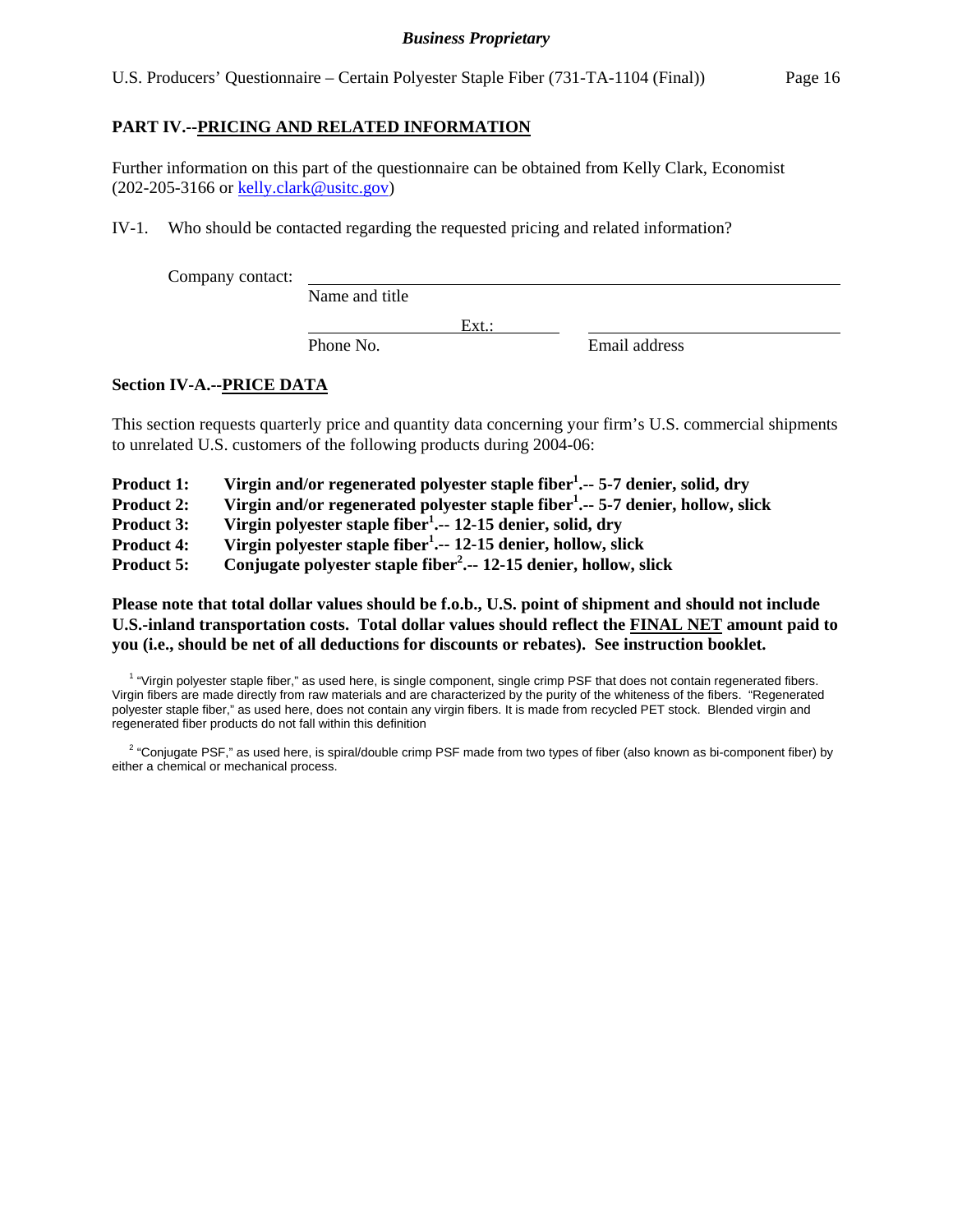U.S. Producers' Questionnaire – Certain Polyester Staple Fiber (731-TA-1104 (Final)) Page 17

### **PART IV.--PRICING AND RELATED INFORMATION--** *Continued*

### **Section IV-A.--PRICE DATA--***Continued*

## IV-A. Report the quarterly price data for products<sup>1</sup> below.

|                                                                                                                                                                                                                                |                  |                    | (Quantity in thousands of pounds, value in \$1,000) |                    |                  |                    |                  |                    |                  |                    |
|--------------------------------------------------------------------------------------------------------------------------------------------------------------------------------------------------------------------------------|------------------|--------------------|-----------------------------------------------------|--------------------|------------------|--------------------|------------------|--------------------|------------------|--------------------|
|                                                                                                                                                                                                                                | <b>Product 1</b> |                    | <b>Product 2</b>                                    |                    | <b>Product 3</b> |                    | <b>Product 4</b> |                    | <b>Product 5</b> |                    |
| <b>Period of shipment</b>                                                                                                                                                                                                      | Quantity         | Value <sup>2</sup> | Quantity                                            | Value <sup>2</sup> | Quantity         | Value <sup>2</sup> | Quantity         | Value <sup>2</sup> | Quantity         | Value <sup>2</sup> |
| 2004                                                                                                                                                                                                                           |                  |                    |                                                     |                    |                  |                    |                  |                    |                  |                    |
| January-March                                                                                                                                                                                                                  |                  |                    |                                                     |                    |                  |                    |                  |                    |                  |                    |
| April-June                                                                                                                                                                                                                     |                  |                    |                                                     |                    |                  |                    |                  |                    |                  |                    |
| July-September                                                                                                                                                                                                                 |                  |                    |                                                     |                    |                  |                    |                  |                    |                  |                    |
| October-December                                                                                                                                                                                                               |                  |                    |                                                     |                    |                  |                    |                  |                    |                  |                    |
| 2005                                                                                                                                                                                                                           |                  |                    |                                                     |                    |                  |                    |                  |                    |                  |                    |
| January-March                                                                                                                                                                                                                  |                  |                    |                                                     |                    |                  |                    |                  |                    |                  |                    |
| April-June                                                                                                                                                                                                                     |                  |                    |                                                     |                    |                  |                    |                  |                    |                  |                    |
| July-September                                                                                                                                                                                                                 |                  |                    |                                                     |                    |                  |                    |                  |                    |                  |                    |
| October-December                                                                                                                                                                                                               |                  |                    |                                                     |                    |                  |                    |                  |                    |                  |                    |
| 2006                                                                                                                                                                                                                           |                  |                    |                                                     |                    |                  |                    |                  |                    |                  |                    |
| January-March                                                                                                                                                                                                                  |                  |                    |                                                     |                    |                  |                    |                  |                    |                  |                    |
| April-June                                                                                                                                                                                                                     |                  |                    |                                                     |                    |                  |                    |                  |                    |                  |                    |
| July-September                                                                                                                                                                                                                 |                  |                    |                                                     |                    |                  |                    |                  |                    |                  |                    |
| October-December                                                                                                                                                                                                               |                  |                    |                                                     |                    |                  |                    |                  |                    |                  |                    |
| <sup>1</sup> If your product does not exactly meet the product specifications but is competitive with the specified product, provide a description of your product:                                                            |                  |                    |                                                     |                    |                  |                    |                  |                    |                  |                    |
|                                                                                                                                                                                                                                |                  |                    |                                                     |                    |                  |                    |                  |                    |                  |                    |
|                                                                                                                                                                                                                                |                  |                    |                                                     |                    |                  |                    |                  |                    |                  |                    |
|                                                                                                                                                                                                                                |                  |                    |                                                     |                    |                  |                    |                  |                    |                  |                    |
|                                                                                                                                                                                                                                |                  |                    |                                                     |                    |                  |                    |                  |                    |                  |                    |
| Product 5: the contract of the contract of the contract of the contract of the contract of the contract of the contract of the contract of the contract of the contract of the contract of the contract of the contract of the |                  |                    |                                                     |                    |                  |                    |                  |                    |                  |                    |
| <sup>2</sup> Net values (i.e., gross sales values less all discounts, allowances, rebates, prepaid freight, and the value of returned goods), f.o.b. your U.S. point of shipment.                                              |                  |                    |                                                     |                    |                  |                    |                  |                    |                  |                    |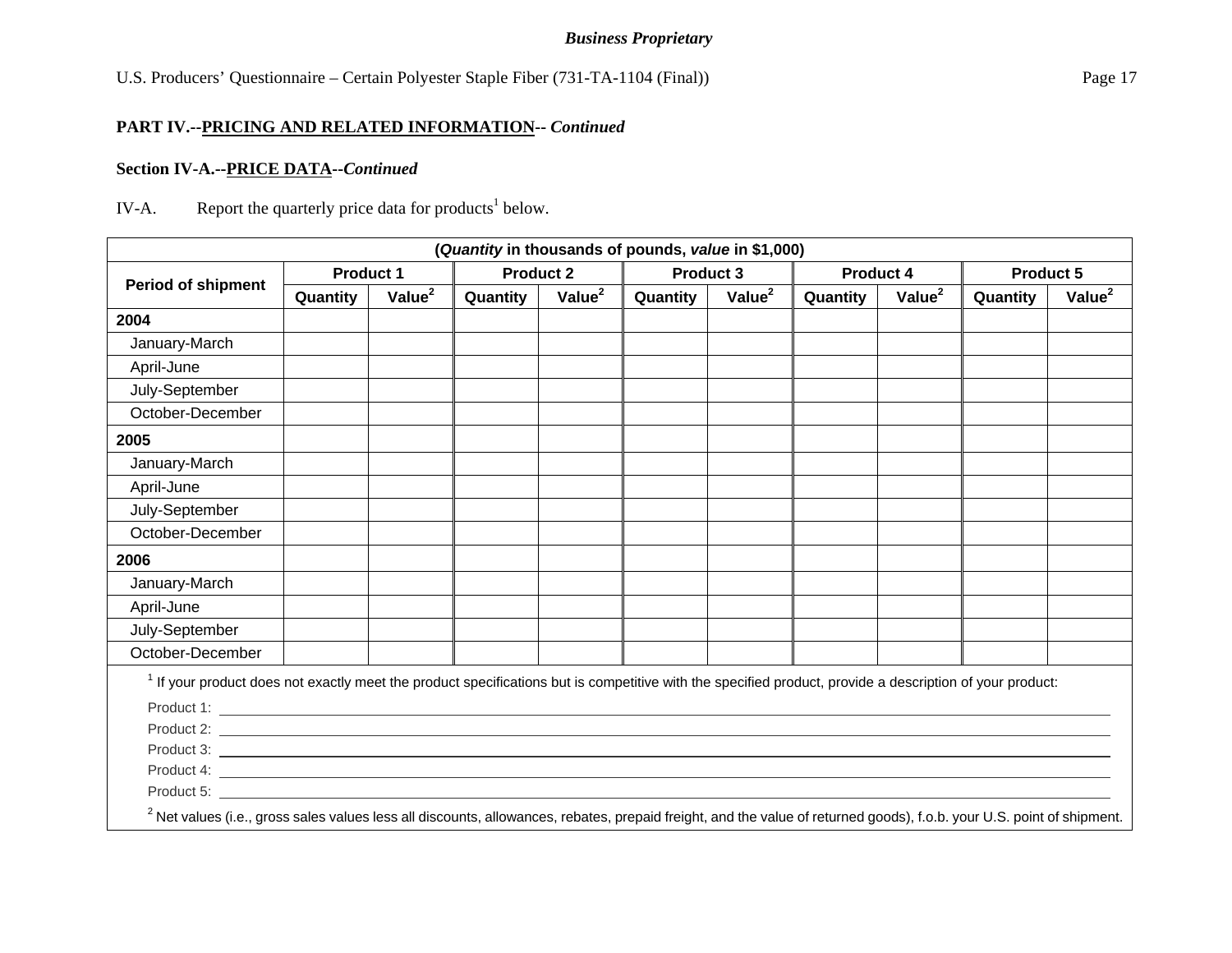### **PART IV.--PRICING AND RELATED INFORMATION**--*Continued*

### **Section IV-B.--PRICE-RELATED QUESTIONS**

l

l

- IV-B-1. Please describe how your firm determines the prices that it charges for sales of certain PSF (transaction by transaction negotiation, contracts for multiple shipments, set price lists, etc.). If your firm issues price lists, please include a copy of a recent price list with your submission. If your price list is large, please submit sample pages.
- IV-B-2. Please describe your firm's discount policy (quantity discounts, annual total volume discounts, etc.).
- IV-B-3. What are your firm's typical sales terms for its U.S.-produced certain PSF (e.g., 2/10 net 30 days)? On what basis are your prices of domestic certain PSF usually quoted (e.g., f.o.b. warehouse, or delivered)?
- IV-B-4. Approximately what share of your firm's sales of its U.S.-produced certain PSF in 2006 were on a (1) long-term contract basis (multiple deliveries for more than 12 months), (2) short-term contract basis (multiple deliveries up to 12 months), and (3) spot sales basis (for a single delivery)?

| Type of sale         | Share of sales (percent) |
|----------------------|--------------------------|
| Long-term contracts  |                          |
| Short-term contracts |                          |
| Spot sales           |                          |

IV-B-5. If you sell on a long-term contract basis, please answer the following questions with respect to provisions of a typical long-term contract.

(a) What is the average duration of a contract?

(b) Can prices be renegotiated during the contract period?

(c) Does the contract fix quantity, price, or both?

(d) Does the contract have a meet or release provision?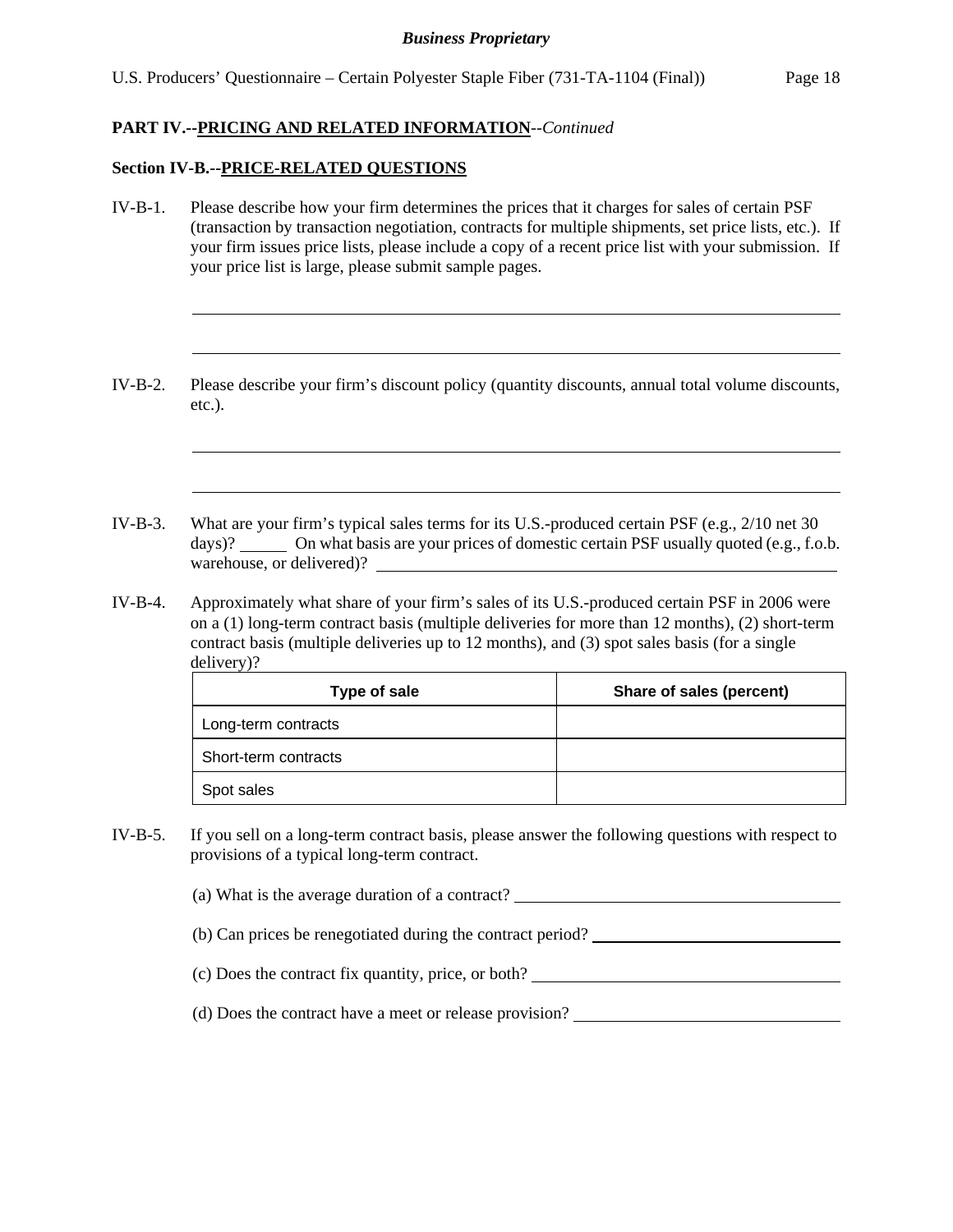### **PART IV.--PRICING AND RELATED INFORMATION***--Continued*

### **Section IV-B.--PRICE-RELATED QUESTIONS**

- IV-B-6. If you sell on a short-term contract basis, please answer the following questions with respect to provisions of a typical short-term contract.
	- (a) What is the average duration of a contract?
	- (b) Can prices be renegotiated during the contract period?
	- (c) Does the contract fix quantity, price, or both?
	- (d) Does the contract have a meet or release provision?
- IV-B-7. What is the average lead time between a customer's order and the date of delivery for your firm's sales of your U.S.-produced certain PSF?

| <b>Source</b>     | Share of 2006 sales | <b>Lead time</b> |
|-------------------|---------------------|------------------|
| From inventory    |                     |                  |
| Produced to order |                     |                  |
| <b>Total</b>      | 100%                |                  |

IV-B-8. (a) What is the approximate percentage of the total delivered cost of certain PSF that is accounted for by U.S. inland transportation costs? \_\_\_\_\_\_ percent.

> (b) Who generally arranges the transportation to your customers' locations? Your firm  $\Box$  or purchaser  $\Box$  (check one).

(c) What proportion of your sales occur within 100 miles of your storage or production facility? percent. 101 to 1,000 miles? percent. Over 1,000 miles? percent.

IV-B-9. What is the geographic market area in the United States served by your firm's certain PSF?

| Northeast | Mid-Atlantic           | Midwest           | Southeast |
|-----------|------------------------|-------------------|-----------|
| Southwest | <b>Rocky Mountains</b> | <b>West Coast</b> | Northwest |
| National  | Other (describe)       |                   |           |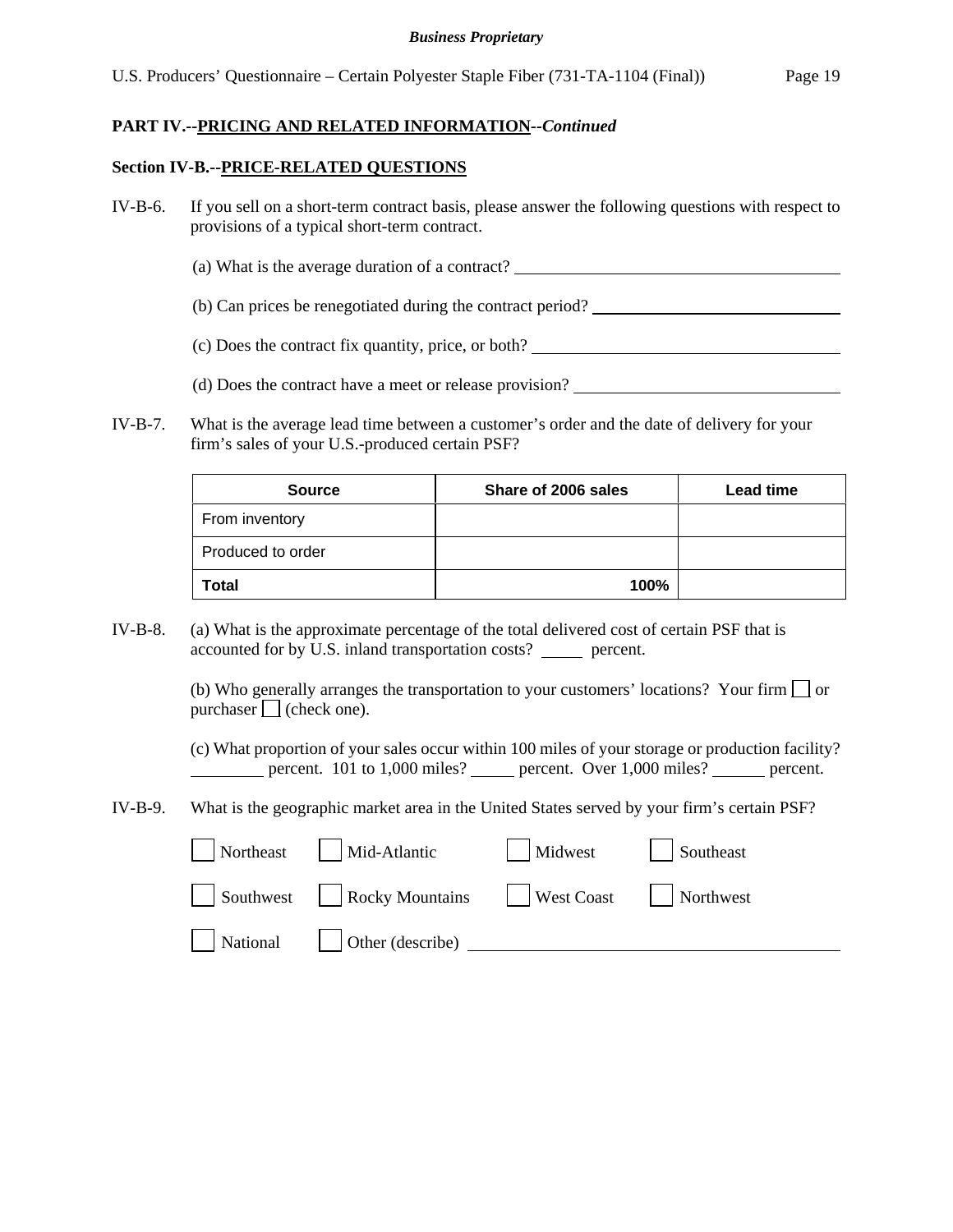## **PART IV.--PRICING AND RELATED INFORMATION***--Continued*

## **Section IV-B.--PRICE-RELATED QUESTIONS--***Continued*

| IV-B-10. Describe the end uses of the certain PSF that you manufacture. For each end-use product, what |  |
|--------------------------------------------------------------------------------------------------------|--|
| percentage of the total cost is accounted for by certain PSF?                                          |  |

|            | End use                     |                                                                                      | Share of total cost accounted for by<br>certain PSF (percent)                                                                                                                                                         |  |  |
|------------|-----------------------------|--------------------------------------------------------------------------------------|-----------------------------------------------------------------------------------------------------------------------------------------------------------------------------------------------------------------------|--|--|
| $IV-B-11.$ |                             |                                                                                      | <u> 1980 - Johann Stoff, deutscher Stoff, der Stoff, der Stoff, der Stoff, der Stoff, der Stoff, der Stoff, der S</u><br>(a) Please list in order of importance any products that may be substituted for certain PSF. |  |  |
|            |                             |                                                                                      |                                                                                                                                                                                                                       |  |  |
|            | which they are substitutes. |                                                                                      | (b) For each possible substitute product, please give examples of applications and end uses for                                                                                                                       |  |  |
|            |                             | (c) Have changes in the prices of these products affected the price for certain PSF? |                                                                                                                                                                                                                       |  |  |
|            | N <sub>0</sub>              | certain PSF or final end use?                                                        | Yes--To what degree do changes in their prices affect the price for<br>certain PSF? Does this effect have a time lag? If so, how long is<br>the time lag for each substitute product? Does this vary by type of       |  |  |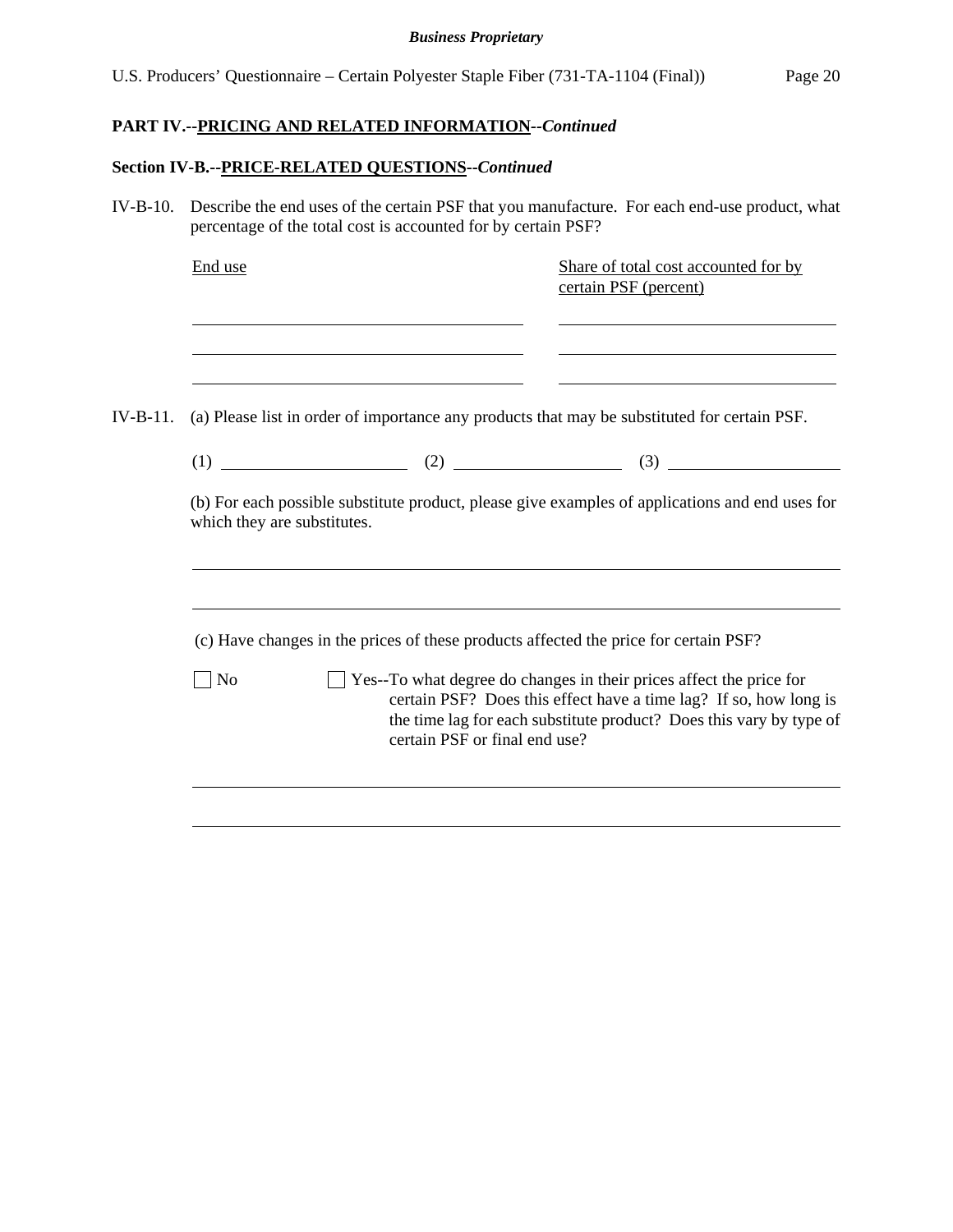## **PART IV.--PRICING AND RELATED INFORMATION***--Continued*

## **Section IV-B.--PRICE-RELATED QUESTIONS--***Continued*

| $IV-B-12.$ | How has the demand within the United States (and outside the United States if known) for<br>certain PSF changed since January 1, 2004? What principal factors affect changes in demand? |                       |                                                                           |                                                                                                                                                                                                                                                                                              |  |  |
|------------|-----------------------------------------------------------------------------------------------------------------------------------------------------------------------------------------|-----------------------|---------------------------------------------------------------------------|----------------------------------------------------------------------------------------------------------------------------------------------------------------------------------------------------------------------------------------------------------------------------------------------|--|--|
|            | Increased                                                                                                                                                                               |                       | Unchanged                                                                 | Decreased                                                                                                                                                                                                                                                                                    |  |  |
| $IV-B-13.$ | $\Box$ No                                                                                                                                                                               | Yes--Please describe. | (including sales over the internet) of certain PSF since January 1, 2004? | Have there been any significant changes in the product range, product mix, or marketing                                                                                                                                                                                                      |  |  |
|            |                                                                                                                                                                                         |                       |                                                                           |                                                                                                                                                                                                                                                                                              |  |  |
| $IV-B-14.$ |                                                                                                                                                                                         |                       | unable to meet timely shipment commitments, etc.)                         | Has your firm refused, declined, or been unable to supply certain PSF since January 1, 2004?<br>(Examples include placing customers on allocation or "controlled order entry," declining to<br>accept new customers or renew existing customers, delivering less than the quantity promised, |  |  |
|            | N <sub>o</sub>                                                                                                                                                                          | Yes--Please describe. |                                                                           |                                                                                                                                                                                                                                                                                              |  |  |
|            |                                                                                                                                                                                         |                       |                                                                           |                                                                                                                                                                                                                                                                                              |  |  |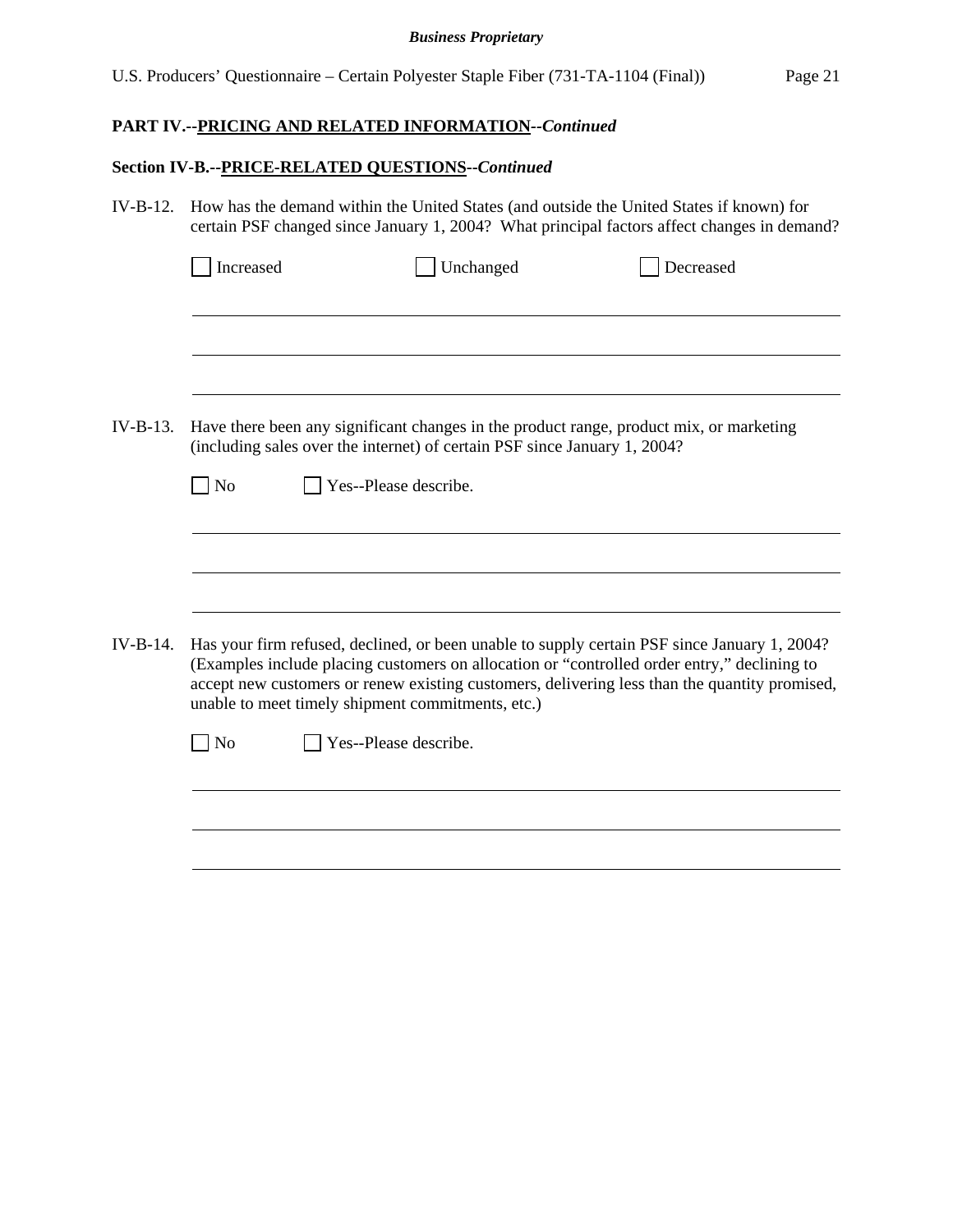### **PART IV.--PRICING AND RELATED INFORMATION***--Continued*

### **Section IV-B.--PRICE-RELATED QUESTIONS--***Continued*

 $\overline{a}$ 

V-B-15. Is certain PSF produced in the United States and in other countries interchangeable (i.e., can they physically be used in the same applications)? Please indicate below, using "always" to indicate that the products from a specified country-pair are *always* interchangeable, "frequently" to indicate that the products are *frequently* interchangeable,"sometimes" to indicate that the products are *sometimes* interchangeable,"never" to indicate that the products are *never* interchangeable, and "NO FAMILIARITY" to indicate *no familiarity* with products from a specified country-pair.<sup>1</sup>

| Country-pair         | <b>United States</b> | China | Other countries |
|----------------------|----------------------|-------|-----------------|
| <b>United States</b> |                      |       |                 |
| China                |                      |       |                 |

<sup>1</sup> For any country-pair producing certain PSF which is *sometimes or never* interchangeable, please explain the factors that limit or preclude interchangeable use: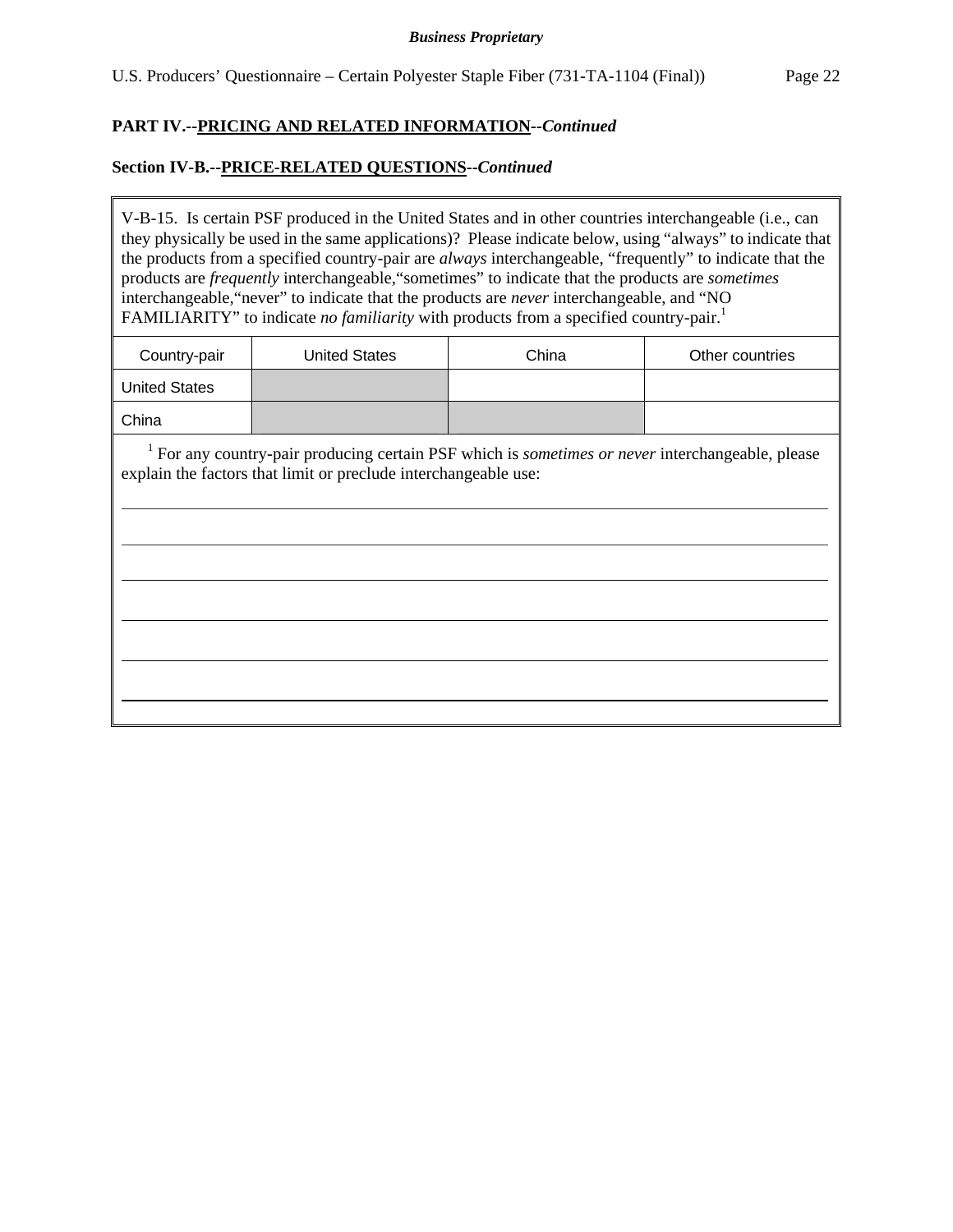### **PART IV.--PRICING AND RELATED INFORMATION***--Continued*

### **Section IV-B.--PRICE-RELATED QUESTIONS--***Continued*

 $\overline{a}$ 

IV-B-16. Are differences other than price (i.e., quality, availability, transportation network, product range, technical support, etc.) between certain PSF produced in the United States and in other countries a significant factor in your firm's sales of the products? Please indicate below, using "always" to indicate that the products from a specified country-pair are *always* interchangeable, "frequently" to indicate that the products are *frequently* interchangeable,"sometimes" to indicate that the products are *sometimes* interchangeable,"never" to indicate that the products are *never* interchangeable, and "NO FAMILIARITY" to indicate *no familiarity* with products from a specified country-pair.<sup>1</sup>

| Country-pair         | <b>United States</b> | China | Other countries |
|----------------------|----------------------|-------|-----------------|
| <b>United States</b> |                      |       |                 |
| China                |                      |       |                 |

<sup>1</sup> For any country-pair for which factors other than price *always or frequently* are a significant factor in your firm's sales of certain PSF, identify the country-pair and report the advantages or disadvantages imparted by such factors: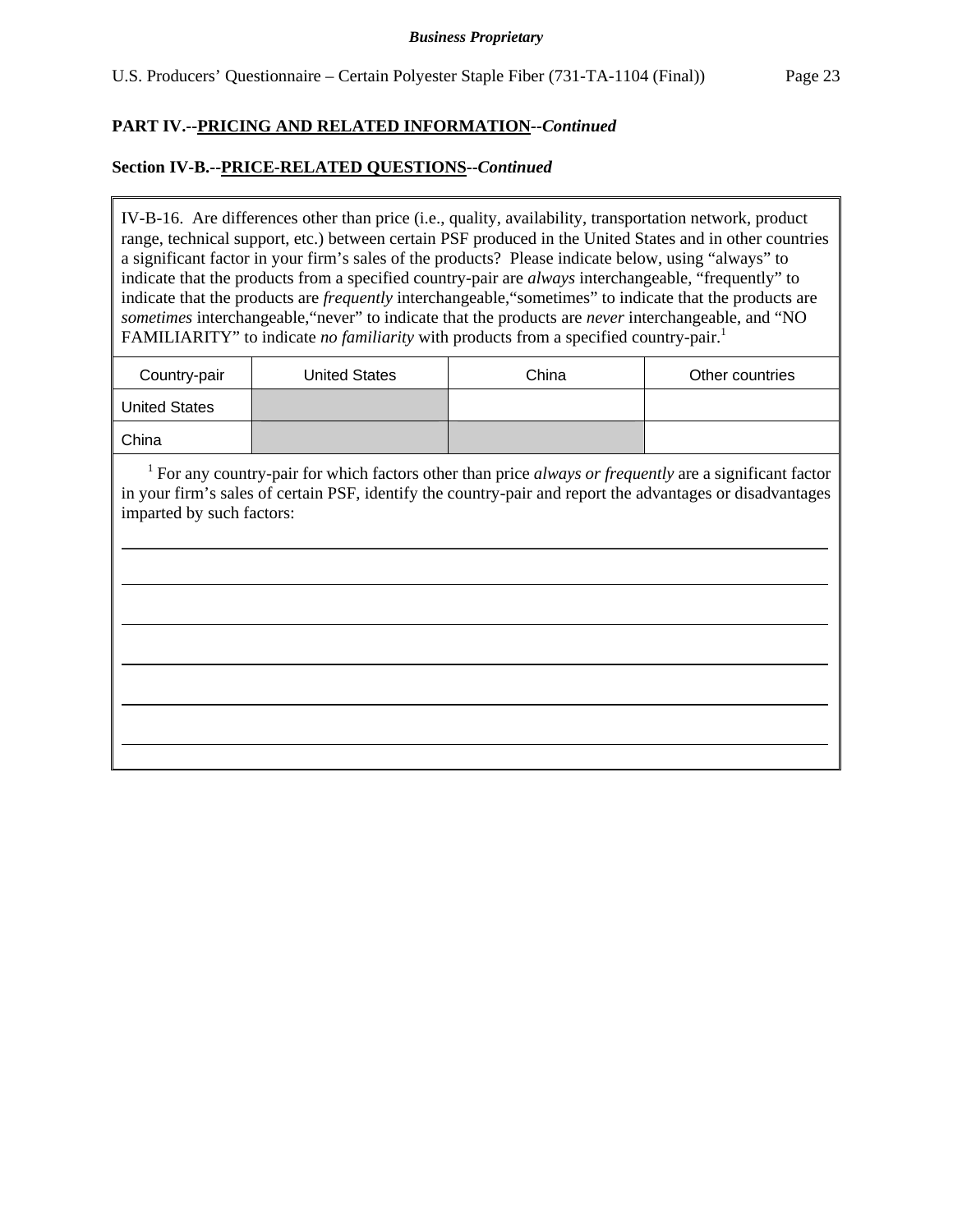## **PART IV.--PRICING AND RELATED INFORMATION***--Continued*

## **Section IV-B.--PRICE-RELATED QUESTIONS--***Continued*

| IV-B-17. Please indicate whether the following types of certain PSF are always, usually, sometimes, or |
|--------------------------------------------------------------------------------------------------------|
| never interchangeable:                                                                                 |

(a) How often are white certain PSF and colored certain PSF used interchangeably?

| interchangeably?                      |         |                                                                                  | (b) How often are conjugate certain PSF and mechanically crimped certain PSF used      |
|---------------------------------------|---------|----------------------------------------------------------------------------------|----------------------------------------------------------------------------------------|
| Always                                | Usually | Sometimes                                                                        | Never.                                                                                 |
|                                       |         |                                                                                  |                                                                                        |
| Additional comments:<br>$\Box$ Always | Usually | Sometimes                                                                        | Never.                                                                                 |
| Additional comments:                  |         |                                                                                  |                                                                                        |
|                                       |         |                                                                                  | (c) How often are virgin certain PSF and regenerated certain PSF used interchangeably? |
|                                       |         | (d) How often are solid certain PSF and hollow certain PSF used interchangeably? |                                                                                        |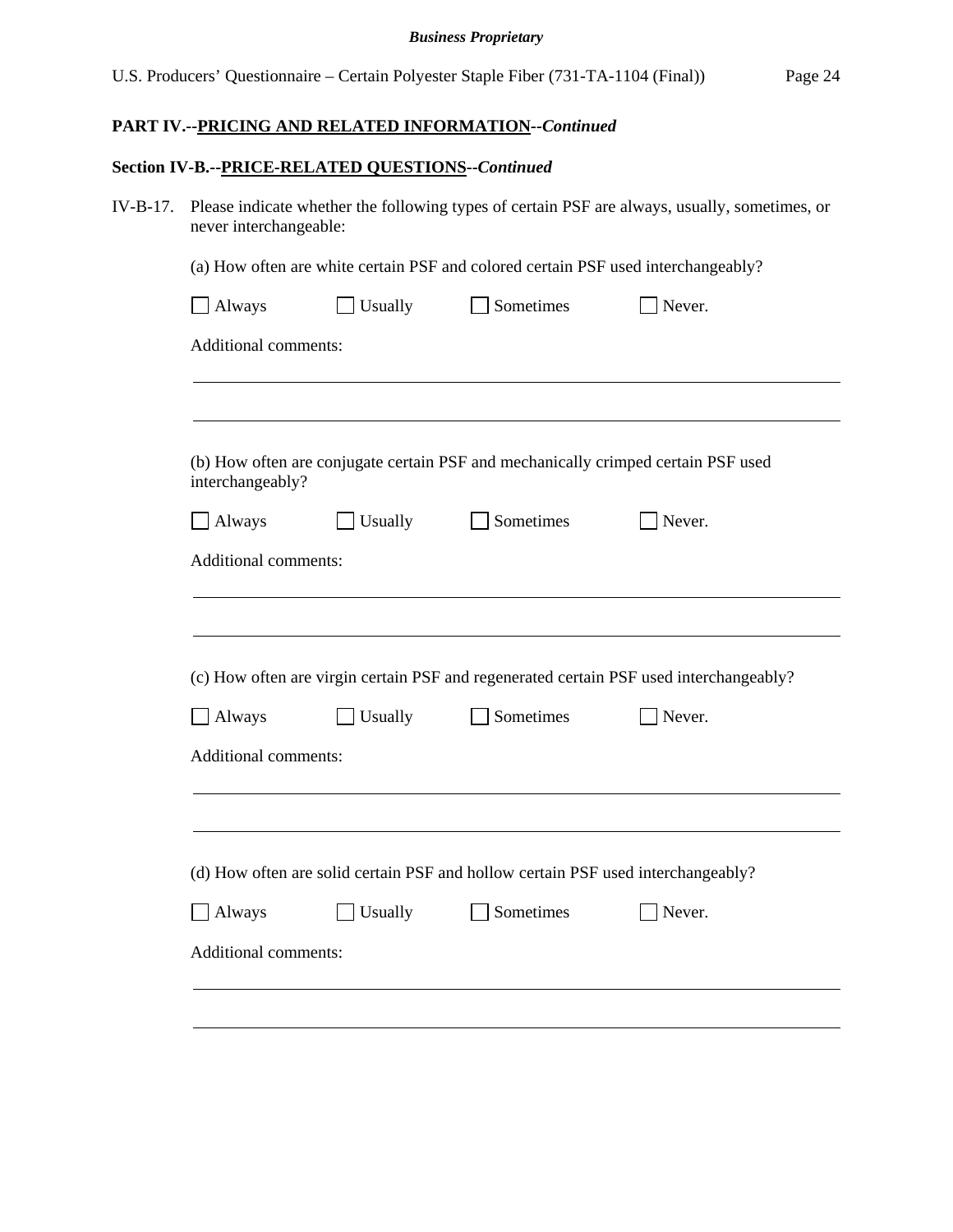U.S. Producers' Questionnaire – Certain Polyester Staple Fiber (731-TA-1104 (Final)) Page 25

## **PART IV.--PRICING AND RELATED INFORMATION***--Continued*

|                             |                                                     | (e) How often are slick certain PSF and dry certain PSF used interchangeably? |                                                                                                |  |
|-----------------------------|-----------------------------------------------------|-------------------------------------------------------------------------------|------------------------------------------------------------------------------------------------|--|
| <b>Always</b>               | Usually                                             | Sometimes                                                                     | Never.                                                                                         |  |
| <b>Additional comments:</b> |                                                     |                                                                               |                                                                                                |  |
|                             |                                                     |                                                                               |                                                                                                |  |
|                             | whether your firm expects these trends of continue. |                                                                               | Please describe any trends in the prices of the raw materials used to produce certain PSF, and |  |
|                             |                                                     |                                                                               |                                                                                                |  |
|                             | (e.g., impact on sales, purchases, etc.)?           |                                                                               | What effect, if any, did Hurricanes Katrina and Rita have on the domestic certain PSF industry |  |
|                             |                                                     |                                                                               |                                                                                                |  |
|                             |                                                     |                                                                               |                                                                                                |  |
|                             |                                                     |                                                                               |                                                                                                |  |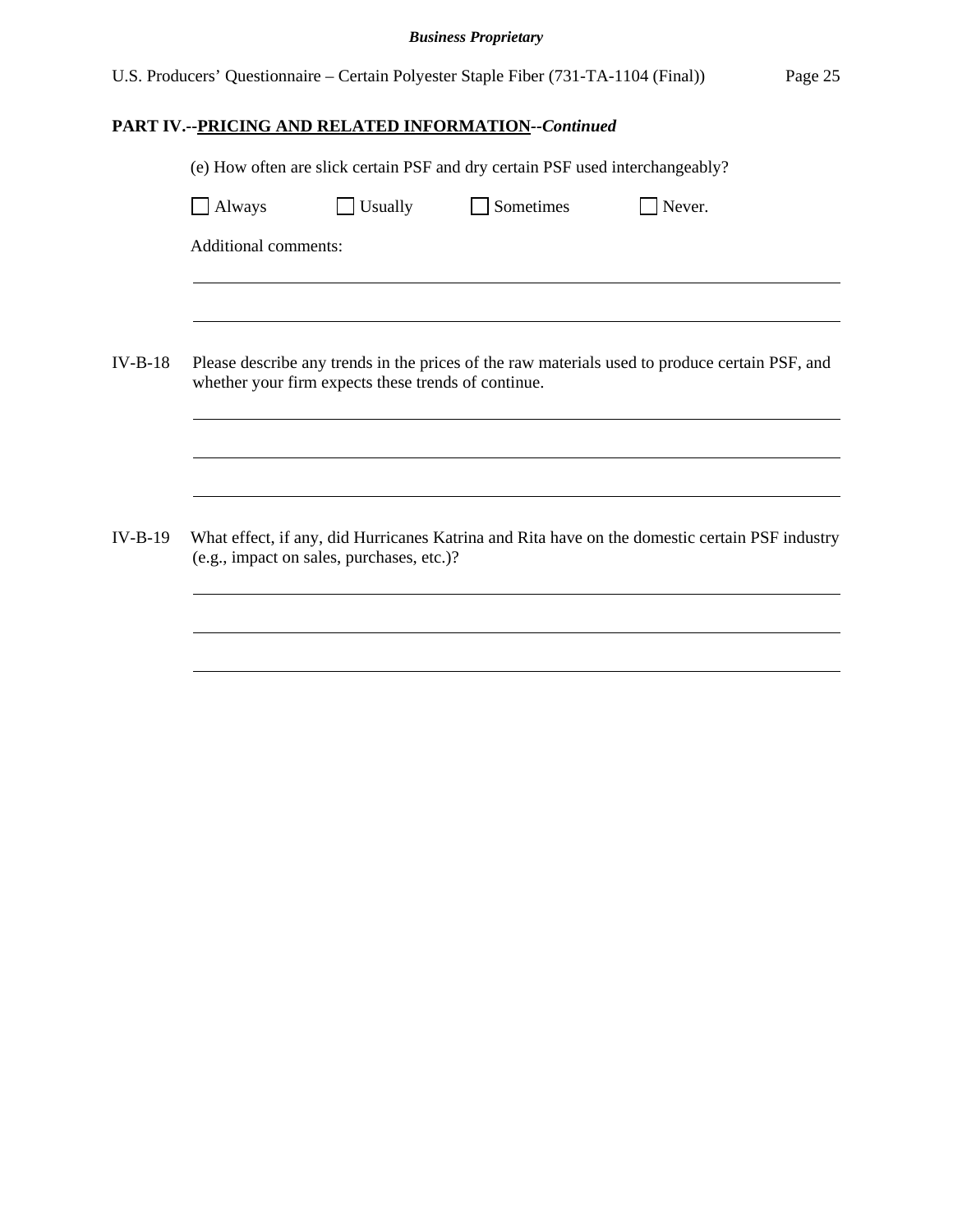### **PART IV.--PRICING AND RELATED INFORMATION***--Continued*

## **Section IV-C.--CUSTOMER IDENTIFICATION**

Please identify below the names and addresses of your firm's 10 largest customers for certain PSF during 2004-06. Please also provide the name and telephone number of a contact person and the share of the quantity of your firm's total shipments of certain PSF that each of these customers accounted for in 2006.

| No.                     | Customer's<br>name | Street address (not P.O.<br>box), city, state, and zip code | <b>Contact person</b> | Area code<br>and telephone<br>number | Share of<br>2006 sales<br>(%) |
|-------------------------|--------------------|-------------------------------------------------------------|-----------------------|--------------------------------------|-------------------------------|
| $\mathbf 1$             |                    |                                                             |                       |                                      |                               |
| $\mathbf{2}$            |                    |                                                             |                       |                                      |                               |
| $\mathbf{3}$            |                    |                                                             |                       |                                      |                               |
| $\overline{\mathbf{4}}$ |                    |                                                             |                       |                                      |                               |
| ${\bf 5}$               |                    |                                                             |                       |                                      |                               |
| $\bf 6$                 |                    |                                                             |                       |                                      |                               |
| $\overline{7}$          |                    |                                                             |                       |                                      |                               |
| $\bf 8$                 |                    |                                                             |                       |                                      |                               |
| $\boldsymbol{9}$        |                    |                                                             |                       |                                      |                               |
| 10                      |                    |                                                             |                       |                                      |                               |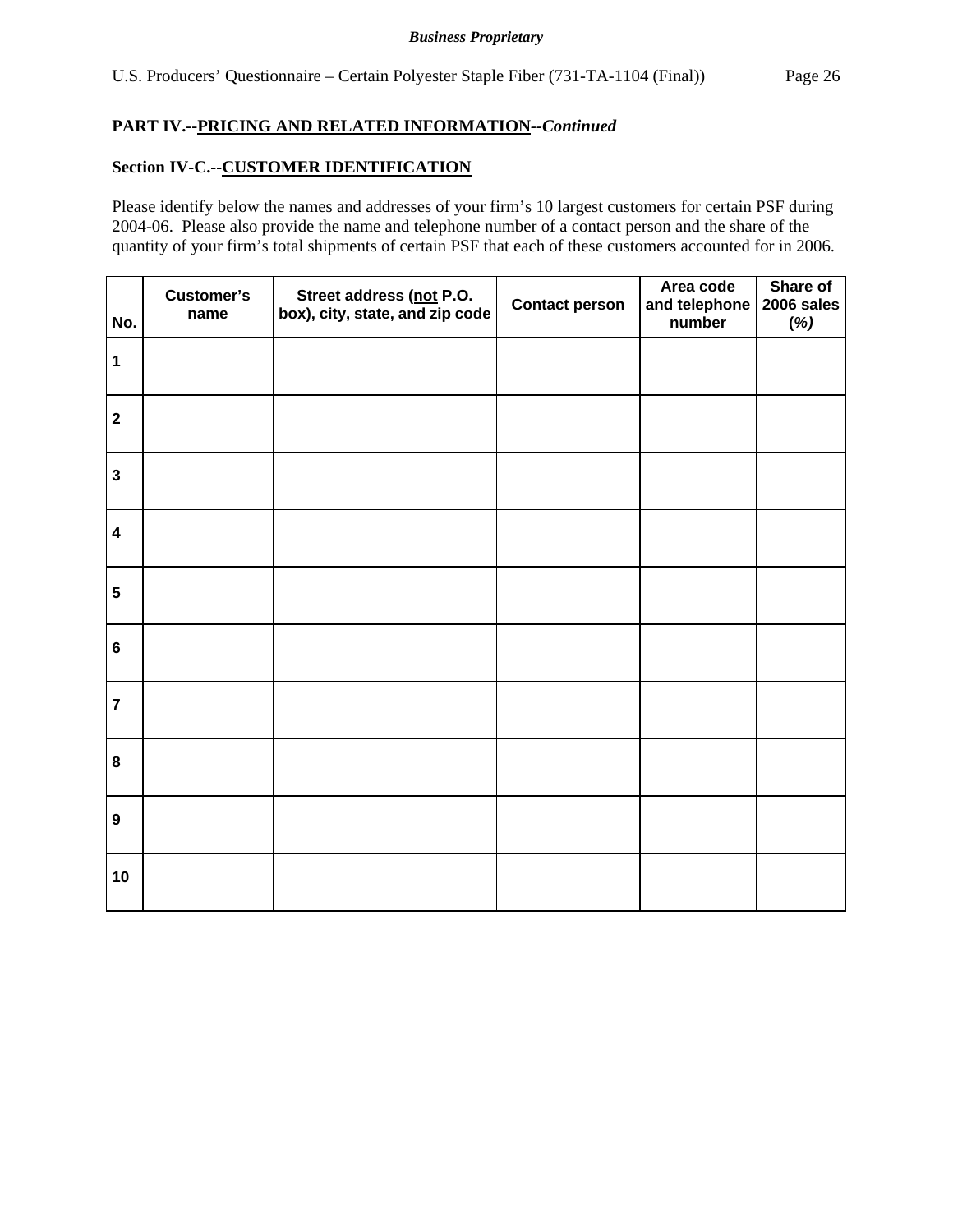### **PART IV.--PRICING AND RELATED INFORMATION***--Continued*

### **Section IV-D.--COMPETITION FROM IMPORTS--LOST REVENUES**

### **PLEASE DO NOT RE-SUBMIT ALEGATIONS PROVED IN THE PRELIMINARY PHASE OF THESE INVESTIGATIONS.**

**Since January 1, 2004:** To avoid losing sales to competitors selling certain PSF from China, did your firm:

| Reduce prices | $\vert$ No | Yes |
|---------------|------------|-----|
|               |            |     |

Roll back announced price increases  $\Box$  No  $\Box$  Yes

If yes, please furnish as much of the following information as possible for each affected transaction. Document such allegations of lost revenues whenever possible (documentation could include copies of invoices, sales reports, or letters from customers). **Please note that the Commission may contact the firms named to verify the allegations reported**.

Customer name, contact person, phone and fax numbers Specific product(s) involved Date of your initial price quotation Quantity involved Your initial *rejected* price quotation (total delivered value) Your *accepted* price quotation (total delivered value) The country of origin of the competing imported product The competing price quotation of the imported product (total delivered value)

| Customer name,<br>contact person,<br>phone and fax |                | Date of | Quantity<br>(thousands | Initial rejected<br>U.S. price<br>(total value-- | <b>Accepted</b><br>U.S. price<br>(total value-- | <b>Country</b> | <b>Competing</b><br>import price<br>(total value-- |
|----------------------------------------------------|----------------|---------|------------------------|--------------------------------------------------|-------------------------------------------------|----------------|----------------------------------------------------|
| numbers                                            | <b>Product</b> | quote   | of pounds)             | \$1,000s)                                        | \$1,000s)                                       | of origin      | \$1,000s)                                          |
|                                                    |                |         |                        |                                                  |                                                 |                |                                                    |
|                                                    |                |         |                        |                                                  |                                                 |                |                                                    |
|                                                    |                |         |                        |                                                  |                                                 |                |                                                    |
|                                                    |                |         |                        |                                                  |                                                 |                |                                                    |
|                                                    |                |         |                        |                                                  |                                                 |                |                                                    |
|                                                    |                |         |                        |                                                  |                                                 |                |                                                    |
|                                                    |                |         |                        |                                                  |                                                 |                |                                                    |
|                                                    |                |         |                        |                                                  |                                                 |                |                                                    |
|                                                    |                |         |                        |                                                  |                                                 |                |                                                    |
|                                                    |                |         |                        |                                                  |                                                 |                |                                                    |
|                                                    |                |         |                        |                                                  |                                                 |                |                                                    |
|                                                    |                |         |                        |                                                  |                                                 |                |                                                    |